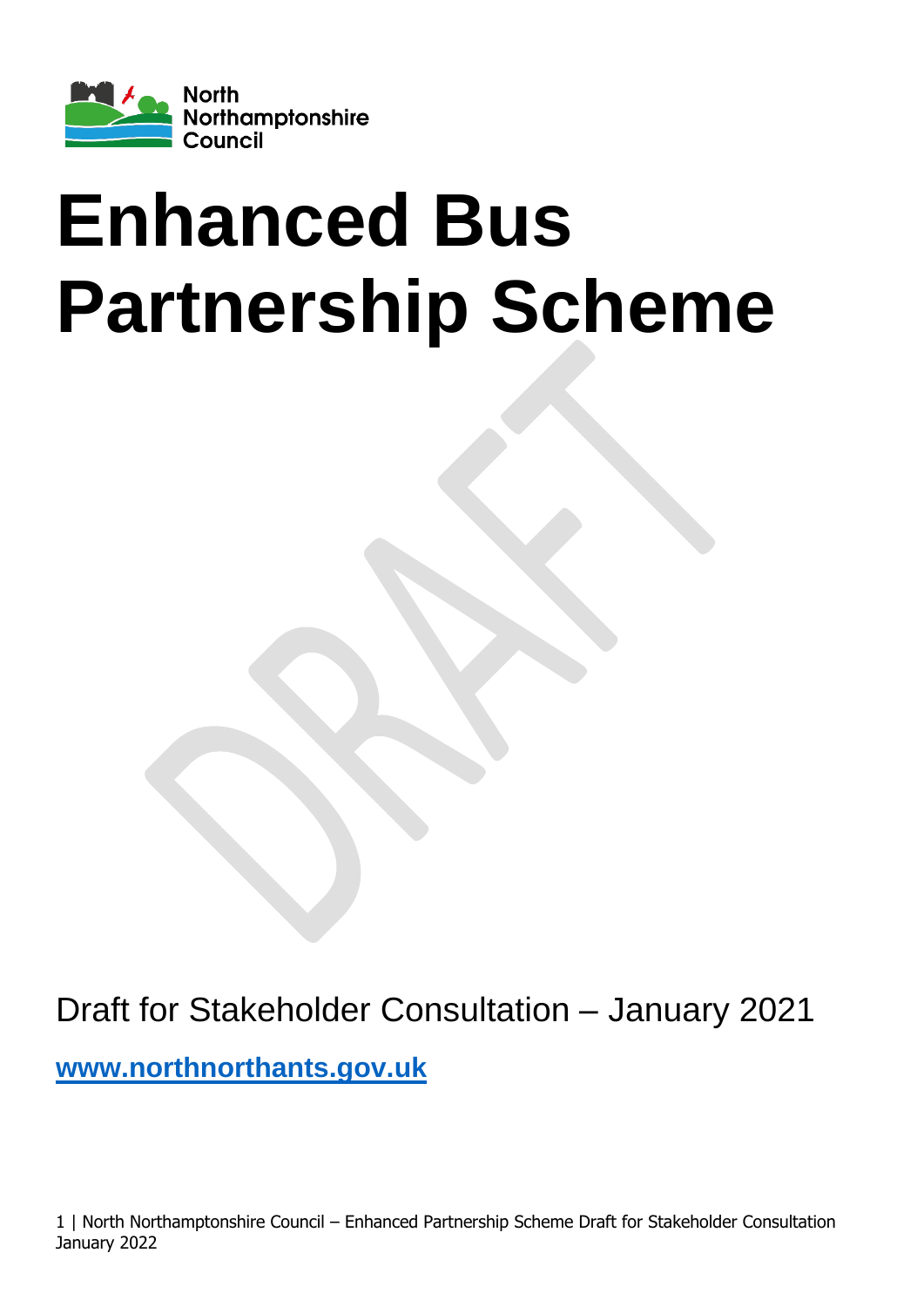## <span id="page-1-0"></span>**Document Version Control**

\*\*Complete this section, making sure to include the following information\*\*: Author (Post holder title): DY SCP, for Chris Wragg, Transportation & Development Manager Type of document: Policy Version Number: 1.0 Document File Name: EP Scheme 2021 North v2.0 Issue date: 25.01.22 Approval date and by who (CMT / committee): Document held by (name/section): Chris Wragg, Transport Planning & Development For internal publication only or external also?: External Document stored on Council website or Intranet?: Website Next review date: Following operator consultation

# <span id="page-1-1"></span>**Change History**

| <b>Issue</b> | <b>Date</b> | <b>Comments</b>                      |
|--------------|-------------|--------------------------------------|
| 0.1          | 26/11/21    | First draft                          |
| 0.2          | 01/12/21    | Amends following meeting             |
| 0.3          | 09/12/21    | Council amends                       |
| 0.4          | 20/12/21    | Operator consultation amends         |
| 1.0          | 21/12/21    | Published for operator consultation  |
| 2.0          | 25/01/22    | Version for Stakeholder Consultation |

NB: Draft versions 0.1 - final published versions 1.0

# <span id="page-1-2"></span>**Consultees**

| <b>Internal</b> | <b>External</b>      |
|-----------------|----------------------|
|                 | <b>Bus Operators</b> |
|                 |                      |
|                 |                      |

# <span id="page-1-3"></span>**Distribution List**

| <b>Internal</b> |  | <b>External</b> |
|-----------------|--|-----------------|
|                 |  |                 |
|                 |  |                 |
|                 |  |                 |

# <span id="page-1-4"></span>**Links to other documents**

| <b>Document</b>                    | <b>Link</b>                                                      |
|------------------------------------|------------------------------------------------------------------|
| Bus Service Improvement Plan       | Bus timetables, passes and improvements   North Northamptonshire |
|                                    | Council (northnorthants.gov.uk)                                  |
| <b>Enhanced Partnership Scheme</b> | Bus timetables, passes and improvements   North Northamptonshire |
|                                    | Council (northnorthants.gov.uk)                                  |
|                                    |                                                                  |
|                                    |                                                                  |

# <span id="page-1-5"></span>**Additional Comments to note**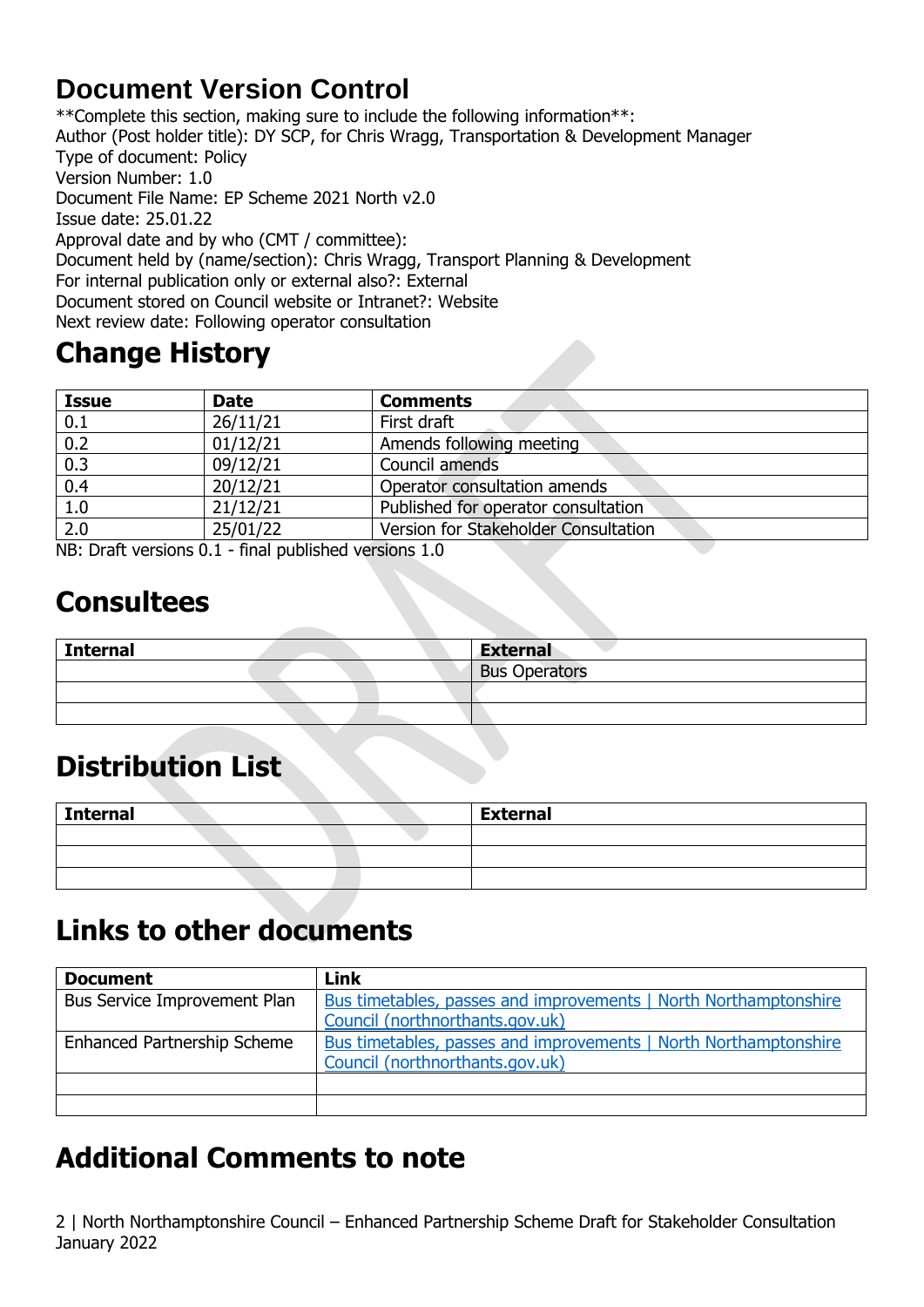## <span id="page-2-0"></span>**Contents**

| Contents |          |                                                                         |                |
|----------|----------|-------------------------------------------------------------------------|----------------|
|          |          | <b>Enhanced Bus</b>                                                     |                |
|          |          | Partnership Scheme                                                      |                |
|          |          | Draft for Stakeholder Consultation - January 2021                       |                |
|          |          | www.northnorthants.gov.uk                                               |                |
|          |          | <b>Document Version Control</b>                                         | 2              |
|          |          | Change History                                                          | 2              |
|          |          | Consultees                                                              | $\overline{c}$ |
|          |          | <b>Distribution List</b>                                                | $\overline{c}$ |
|          |          | Links to other documents                                                | $\overline{c}$ |
|          |          | Additional Comments to note                                             | 2              |
|          | Contents |                                                                         | 3              |
|          | 1.0      | Enhanced Partnership Scheme Content                                     |                |
|          | 2.0      | Scope of the Scheme and Commencement Date                               | 5              |
|          | 3.0      | Requirements of Local Authorities                                       | 7              |
|          | 4.0      | Requirements relating to Bus Operators                                  | 11             |
|          | 5.0      | EP Scheme Management and Governance                                     | 14             |
|          | 6.0      | Consideration of Effect of the EPP                                      | 18             |
|          | 7.0      | Glossary of terms                                                       | 20             |
|          |          | Schedule A: List of qualifying bus services (as of 26/11/2021)          | 21             |
|          |          | Schedule B: Reporting Mechanisms to North Northamptonshire Council      | 22             |
|          |          | Schedule C: Corridor Boundaries and potential upgrade works             | 23             |
|          |          | Schedule D: Reducing the impact of roadworks                            | 26             |
|          |          | Schedule E: Classification of commercial services by service level tier | 28             |
|          |          | <b>Schedule F: Competition Test</b>                                     | 30             |
|          |          |                                                                         |                |

## **Part 2 – EP Scheme**

**The North Northamptonshire Council Enhanced Partnership Plan for buses has been prepared in accordance with Section 138H of the Transport Act 2000 and is Made in accordance with Section 138G by North Northamptonshire Council**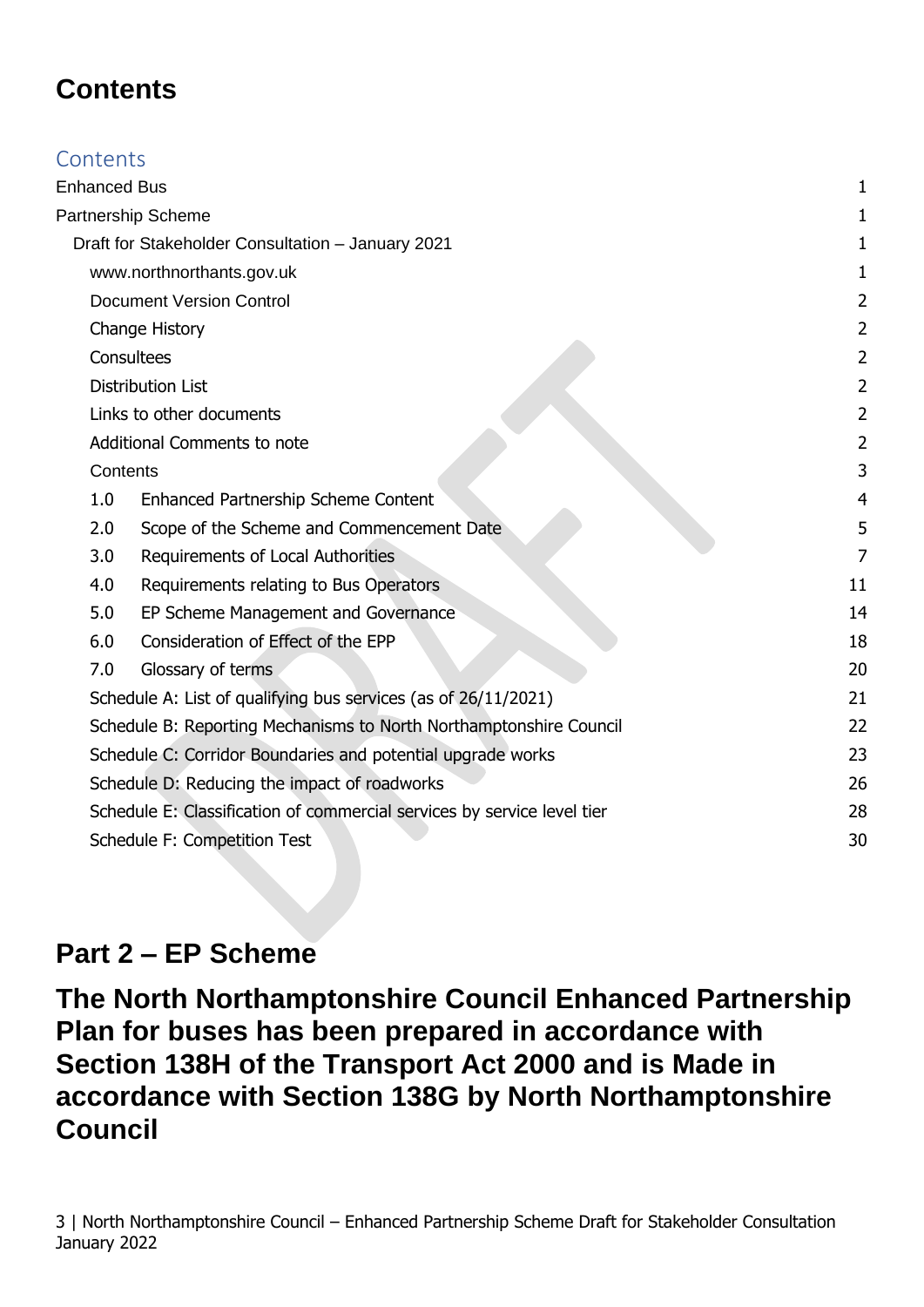# <span id="page-3-0"></span>**1.0 Enhanced Partnership Scheme Content**

1.1 This document fulfils the statutory requirements for an Enhanced Partnership Scheme. In accordance with statutory requirements laid down in Section 138 of the Transport Act 2000, this Enhanced Partnership Scheme document sets out:

> **Section 2** – Scope of the Enhanced Partnership Scheme and commencement date **Section 3** – obligations on North Northamptonshire Council **Section 4** – obligations on Bus Operators **Section 5** – Governance arrangements

- 1.2 The Enhanced Partnership Scheme can only be put in place if there is an associated Enhanced Partnership Plan. Therefore, this document should be considered alongside the associated Enhanced Partnership Plan for North Northamptonshire
- 1.3 This Enhanced Partnership Plan and Scheme shall come into effect from the 31 March 2022 and last for 3 years, with the option to extend for a further year at the discretion of the North Northamptonshire Council after consultation with Operators and agreed by the Variation process in Section 5.0. This is to allow the planning needed to be developed further and the Enhanced Partnership Plan and Scheme developed to meet the longer-term local needs. In part this is a response to the newness of the Unitary Authority.
- 1.4 The Enhanced Partnership Scheme has been jointly developed by North Northamptonshire Council, and those bus operators that provide local bus services in the Enhanced Partnership Scheme area. It sets out obligations and requirements on the Council as both Local Transport Authority and Local Highway Authority and operators of local services in order to achieve the intended improvements, with the aim of delivering the objectives of the associated Enhanced Partnership Plan.
- 1.5 The Enhanced Partnership Scheme aims to contribute towards meeting the six objectives set out in the Bus Service Improvement Plan and the Enhanced Partnership Plan, which in summary are:
	- To deliver faster and more reliable journey times on the two corridors broadly to the east and west of Kettering;
	- Lock in the current bus fleet standards and progressively deliver improved quality of buses linked to infrastructure improvements, to reduce harmful emissions and improve passenger comfort and safety;
	- Introduce fairer fares, with more predictable and easier to use ticketing;
	- Provide common hours of operation and better serve larger visitor attractions in the area;
	- Improve the way the bus network is promoted to users and non-users, in particular communicate the whole bus offer and improve user and potential user access to information; and,
	- Put in place a passenger charter which gives passengers more influence over bus services and delivery.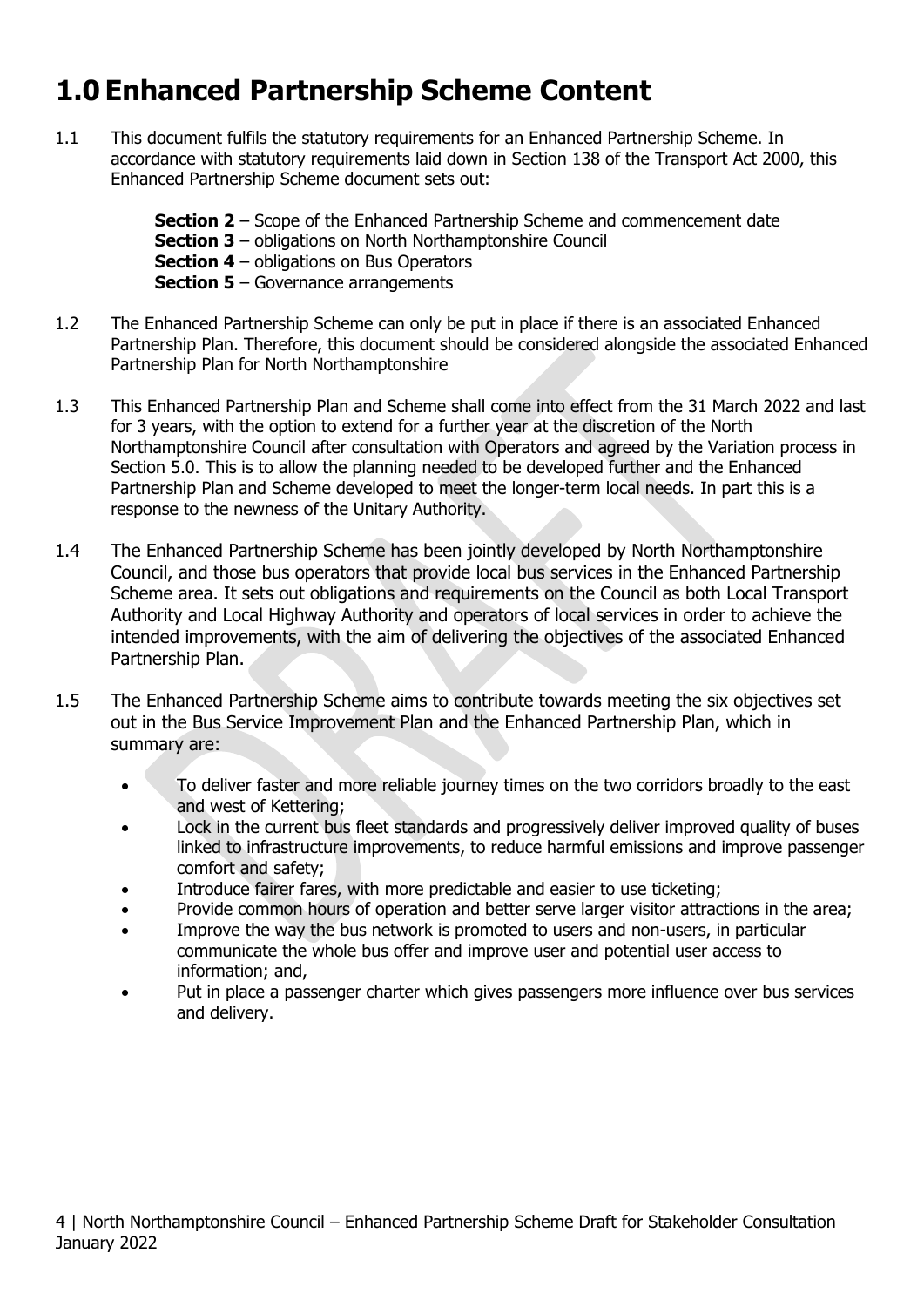# <span id="page-4-0"></span>**2.0 Scope of the Scheme and Commencement Date**

#### **Map of the Enhanced Partnership Scheme area**

2.1. This Enhanced Partnership Scheme will support the improvement of all local bus services operating throughout the North Northamptonshire Council area other than those exempt as set out in paragraph 2.5 below. The area of this Enhanced Partnership Scheme is illustrated in Figure 1 below:



Figure 1 - The North Northamptonshire Enhanced Partnership area (within grey Council Boundary line).

#### **Commencement Date**

2.2. The Enhanced Partnership Plan and Enhanced Partnership Scheme were made on *[insert date]* and will start on 31 March 2022, with subsequent milestone dates by which certain facilities and measures (Section 3) and bus service operator obligations will be introduced (Section 4). The Enhanced Partnership Scheme will have no specific end date but will be subject to a review by North Northamptonshire Council at least annually (see Section 5).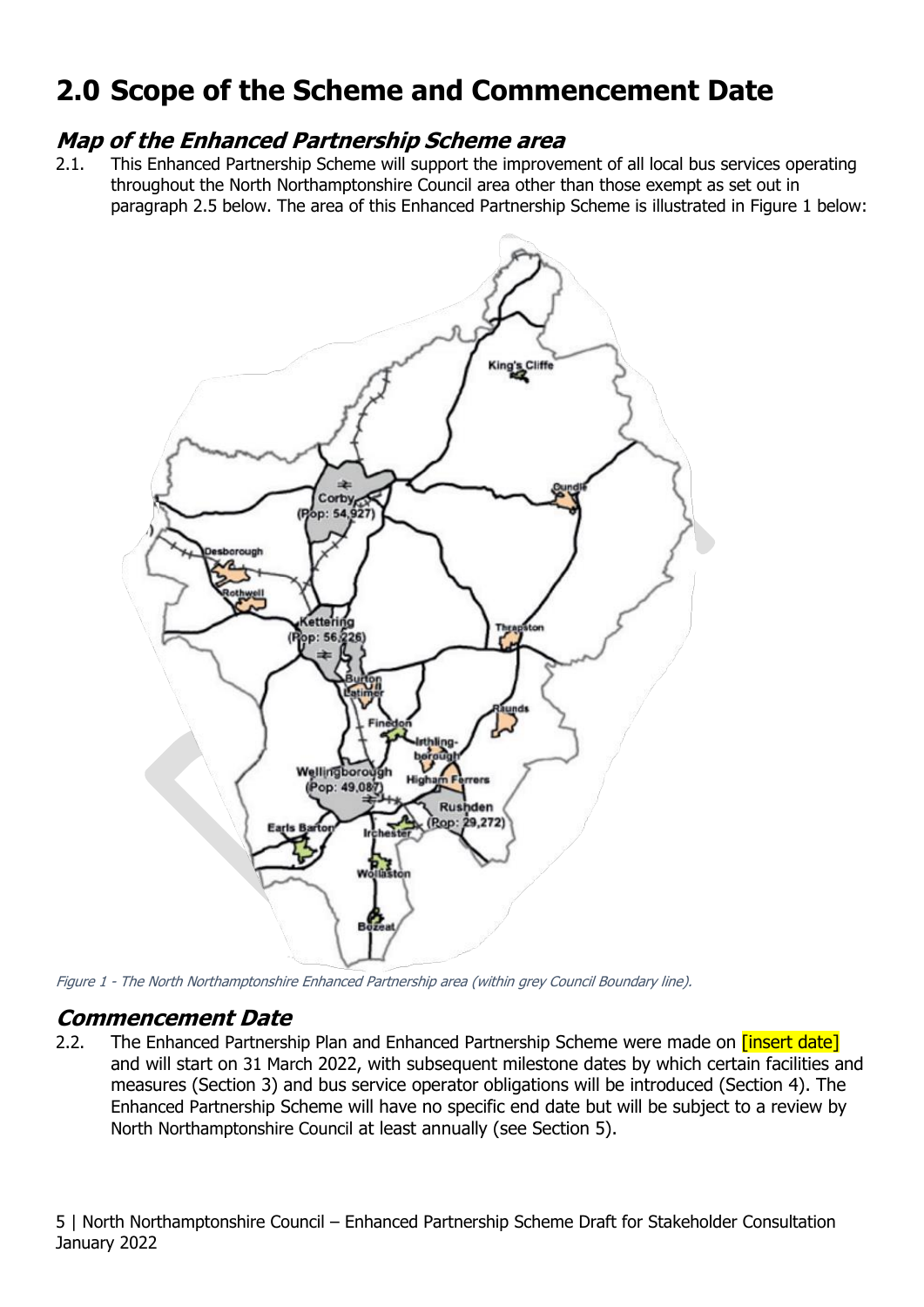2.3. North Northamptonshire Council confirm that they have provided the required notices under S138F and G providing the full details of the scheme to the parties directly affected by this Plan and Scheme.

#### **Exempted Services**

- 2.4. With the exceptions detailed in 2.5, below, this Enhanced Partnership Scheme covers all registered Local Bus Services with three or more stopping places (in each direction) operating within the Enhanced Partnership Scheme area, these are classed as "qualifying local services".
- 2.5. This Enhanced Partnership Scheme will exclude from the "qualifying local services" obligations, the bus services falling within the following locally-agreed exemptions:
	- Services run under sections 89 to 91 of the Transport Act 1985 where North Northamptonshire Council retains all the revenue;
	- Registered local services that are excursions or tours or operate for a limited period of up to 7 days to allow people to access a sporting, concert or similar event;
	- Services operated under section 22 of the Transport Act 1985 (community bus services);
	- Registered local bus services that have 10% or less of their overall distance within the Enhanced Partnership Scheme area;
	- Services which operate on 2 or less days per week (excluding Sundays and Bank Holidays), that is unless these services operate in coordination with one or more other services such that they offer substantially similarly routed services on more than 2 days per week;
	- Services operated by vehicles that by law do not permit standing;
	- Services operating under contract to local transport authorities outside of the area of the North Northamptonshire, where the adjoining authority supports the majority of journeys; and,
	- **Academic Services or Industrial Estate Services** operating a limited number of services timed at shift start/end times and not timetabled to operate throughout the day. The primary purpose of these services is to provide either home to school journeys, or home to work at defined shift times and they are typically funded by the Council or employers/developers. Workers services will be agreed between the Operator and Council, if not recorded as such in Schedule E.
- 2.6. Bus services procured under Sections 89-91 will not need to comply with the vehicle requirements set out in this document for the duration of the current contract period. Any services procured after the making of the Enhanced Partnership Scheme must comply with these requirements through the contract terms and conditions.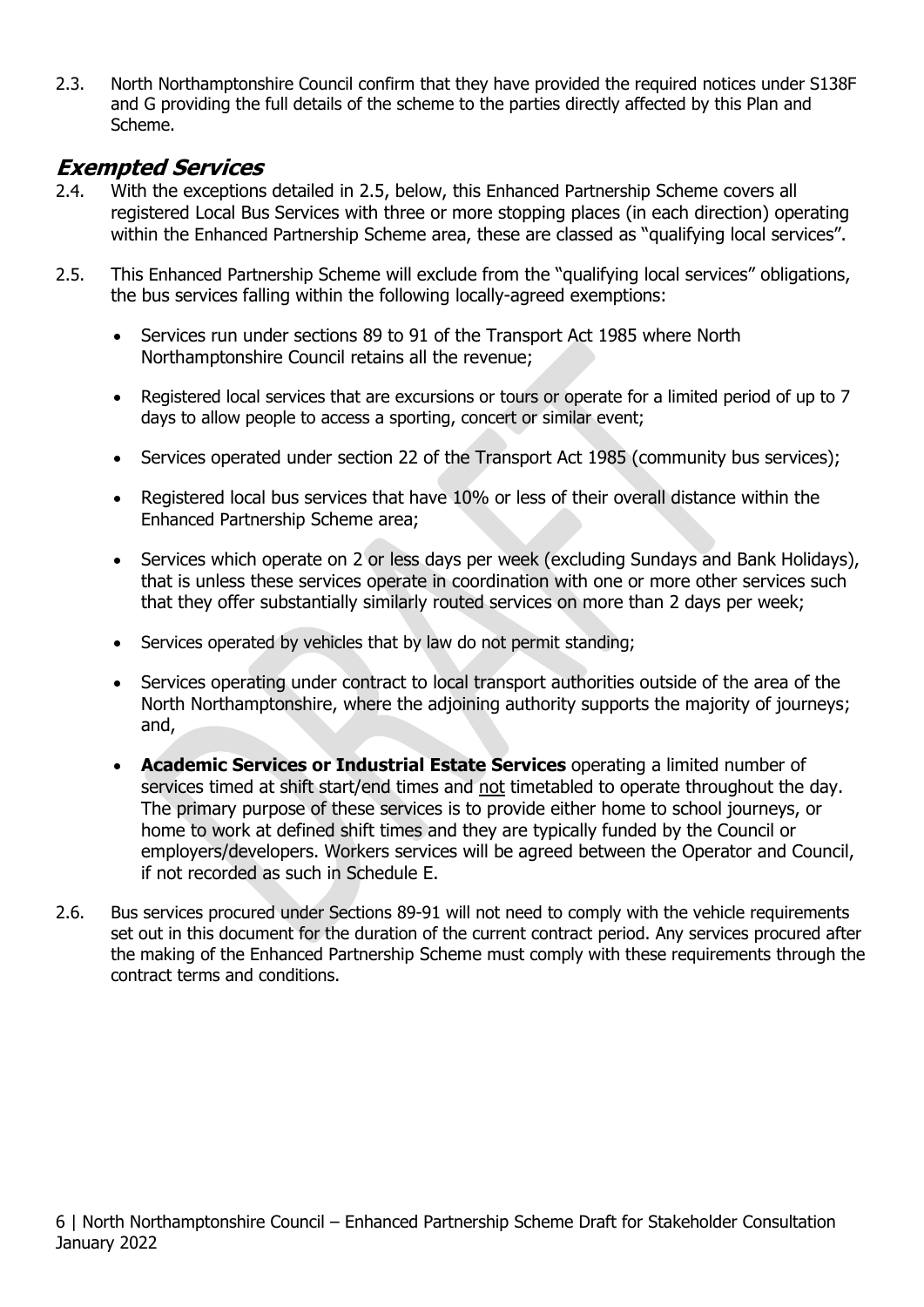# <span id="page-6-0"></span>**3.0 Requirements of Local Authorities**

- 3.1 This section lists the specific interventions that North Northamptonshire Council will deliver as its part of this Enhanced Partnership Scheme. It details when it will be provided, for how long, mindful that the Enhanced Partnership lasts for 3 years from 31 March 2022, and what it will involve.
- 3.2 North Northamptonshire Council as the Local Authority, Local Transport Authority and Local Highway Authority are responsible for the delivery of the facilities and measures set out below.

#### **Facilities and Measures**

3.3 Through this Enhanced Partnership Scheme North Northamptonshire Council will continue to provide and maintain the facilities and undertake the measures as outlined in **Table 1**, for the duration of the Enhanced Partnership Scheme:

| <b>Facility/location</b>                                                                                                                                       | <b>Measures</b>                                                                                                                                                | <b>Responsibility</b>             |
|----------------------------------------------------------------------------------------------------------------------------------------------------------------|----------------------------------------------------------------------------------------------------------------------------------------------------------------|-----------------------------------|
| Market Street,<br>Wellingborough bus gate                                                                                                                      | Enforcement through number-plate<br>recognition cameras                                                                                                        | North Northamptonshire<br>Council |
| Eskdall Street, Kettering,<br>bus-only street                                                                                                                  | Enforcement through number-plate<br>recognition cameras                                                                                                        | North Northamptonshire<br>Council |
| Newland Street, Kettering,<br>bus-only street                                                                                                                  | Enforcement through number-plate<br>recognition cameras                                                                                                        | North Northamptonshire<br>Council |
| 41 Realtime Information<br>displays                                                                                                                            | Maintain at-stop Realtime information<br>displays                                                                                                              | North Northamptonshire<br>Council |
| Street lighting                                                                                                                                                | Maintain street lighting at current<br>levels in the vicinity of bus stops                                                                                     | North Northamptonshire<br>Council |
| Concessionary travel                                                                                                                                           | This will be maintained in line with<br>DfT Guidance and related legislation.                                                                                  | North Northamptonshire<br>Council |
| Bus Interchanges:<br>George Street, Corby<br>Horsemarket, Kettering<br>$\bullet$<br>Newland Street, Kettering<br>Church Street,<br>$\bullet$<br>Wellingborough | Manage and maintain the site,<br>including departure displays.                                                                                                 | North Northamptonshire<br>Council |
| Parking and traffic offence<br>enforcement                                                                                                                     | The Council will use its powers and<br>resources to enforce Traffic<br>Regulation Orders, to improve<br>compliance and make journey times<br>for bus reliable. | North Northamptonshire<br>Council |
| Bus timetable information                                                                                                                                      | Website - timetable information for all<br>registered local bus services will<br>continue to be provided.                                                      | North Northamptonshire<br>Council |
| <b>Bus Service Mapping</b>                                                                                                                                     | Maps will continue to be made<br>available on the Council's website,<br>including summary information on<br>service frequencies.                               | North Northamptonshire<br>Council |
| Road work management                                                                                                                                           | To report Road works see Schedule<br>в                                                                                                                         |                                   |

Table 1 - Existing facilities and measures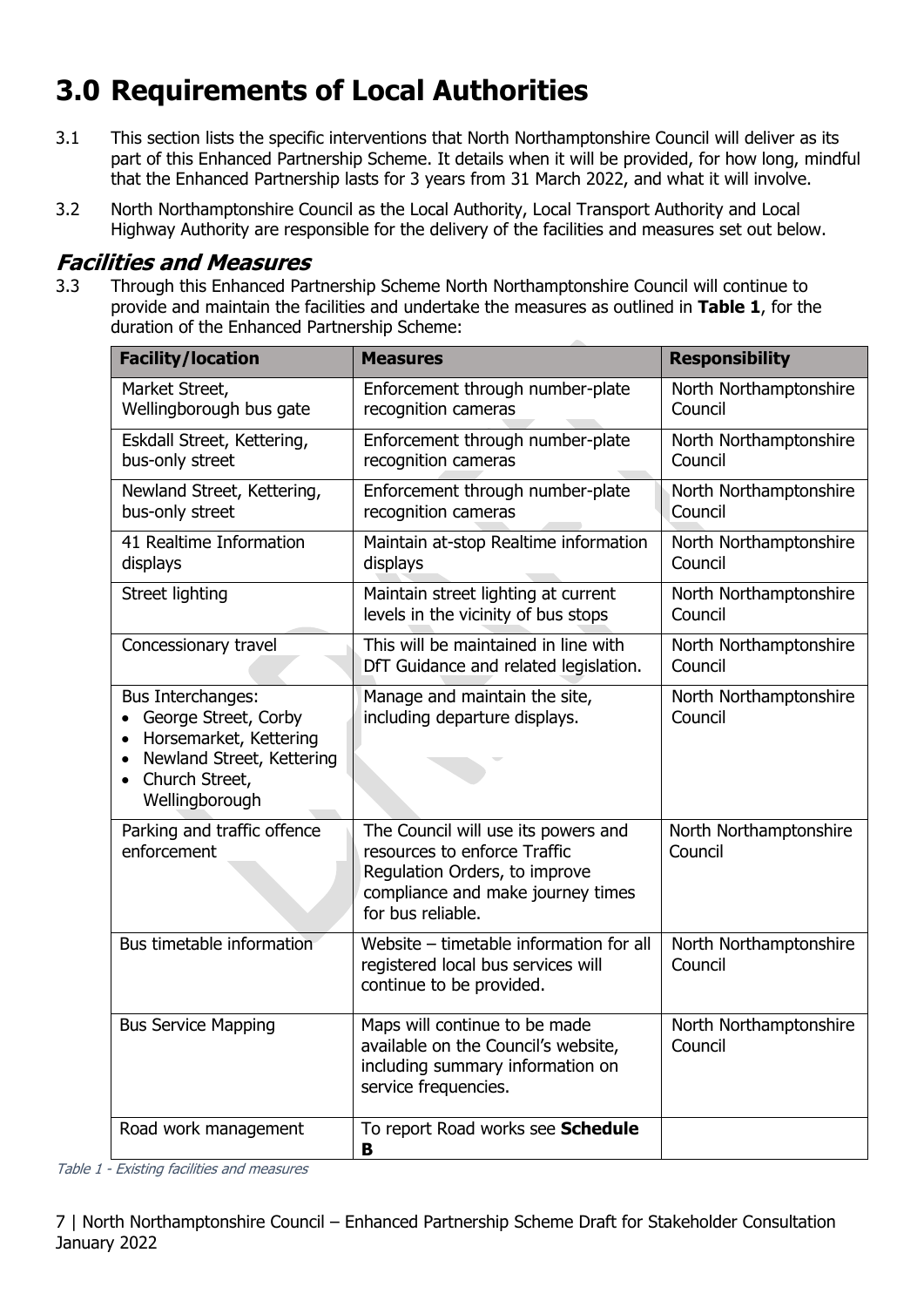3.4 Through this enhanced Partnership North Northamptonshire Council will work to provide new and upgraded facilities and additionally undertake the measures outlined in **Table 2**. These the new facilities and additional measures will form part of this Enhanced Partnership Scheme only when the funding has been confirmed, when they will be introduced into the Enhanced Partnership via the Variation process outlined in Section 5.0 below, at which point delivery dates shall be agreed:

| <b>Facility/location</b>                                                                                                                                                     | <b>Measures/interventions</b>                                                                                                                                                                                                                                                                                                                            | <b>Responsibility</b>                                                             |
|------------------------------------------------------------------------------------------------------------------------------------------------------------------------------|----------------------------------------------------------------------------------------------------------------------------------------------------------------------------------------------------------------------------------------------------------------------------------------------------------------------------------------------------------|-----------------------------------------------------------------------------------|
| Measures to reduce delays and<br>unreliability along the following<br>corridors (see Schedule C for<br>definitions)<br>Kettering - Desborough<br>Kettering to Burton Latimer | Within funding limits, and as<br>agreed with Operators a<br>programme of works and<br>measures to reduce delays in the<br>listed corridors will be<br>implemented, subject to<br>advertisement and due process.<br>Potential interventions include (but<br>is not limited to):                                                                           | North Northamptonshire<br>Council in consultation<br>with Operators               |
|                                                                                                                                                                              | TRO's to address on-street<br>parking                                                                                                                                                                                                                                                                                                                    |                                                                                   |
|                                                                                                                                                                              | Pedestrian crossing detection                                                                                                                                                                                                                                                                                                                            |                                                                                   |
|                                                                                                                                                                              | Traffic signal detection utilising<br>$\bullet$<br>Scoot to speed buses up and<br>hurry call buses behind time.                                                                                                                                                                                                                                          |                                                                                   |
| Concessionary fares and bus<br>services will be funded in line<br>with the DfT "Covid-19<br>Recovery Guidance"                                                               | Concessionary Travel and bus<br>support will be funded at pre-covid<br>levels, subject to the step down<br>arrangement set out by DfT from 6<br>April 2022.                                                                                                                                                                                              | North Northamptonshire<br>Council                                                 |
| A review will be undertaken of<br>all bus stops                                                                                                                              | Within funding limits, and as<br>agreed with Operators, the review<br>will lead to an agreed rolling<br>annual upgrade programme to<br>install raised bus boarders and<br>timetables cases at appropriate<br>locations, along with new bus<br>shelters at selected locations and<br>CCTV at locations where safety is a<br>concern.                      | North Northamptonshire<br>Council in consultation<br>with Operators               |
| <b>Improved Realtime Information</b><br>displays will be provided and<br>also improving access and<br>awareness of the information.                                          | Subject to funding limits, and at<br>stops agreed with Operators and<br>local representatives, the on-street<br>Realtime information will be<br>upgraded in line with the phasing<br>plan summarised below.<br>Older generation "Classic" in-<br>shelter displays will be replaced<br>with thin-film-transistor (TfT)<br>liquid-crystal super-widescreen | North Northamptonshire<br>Council in consultation<br>with Operators and<br>others |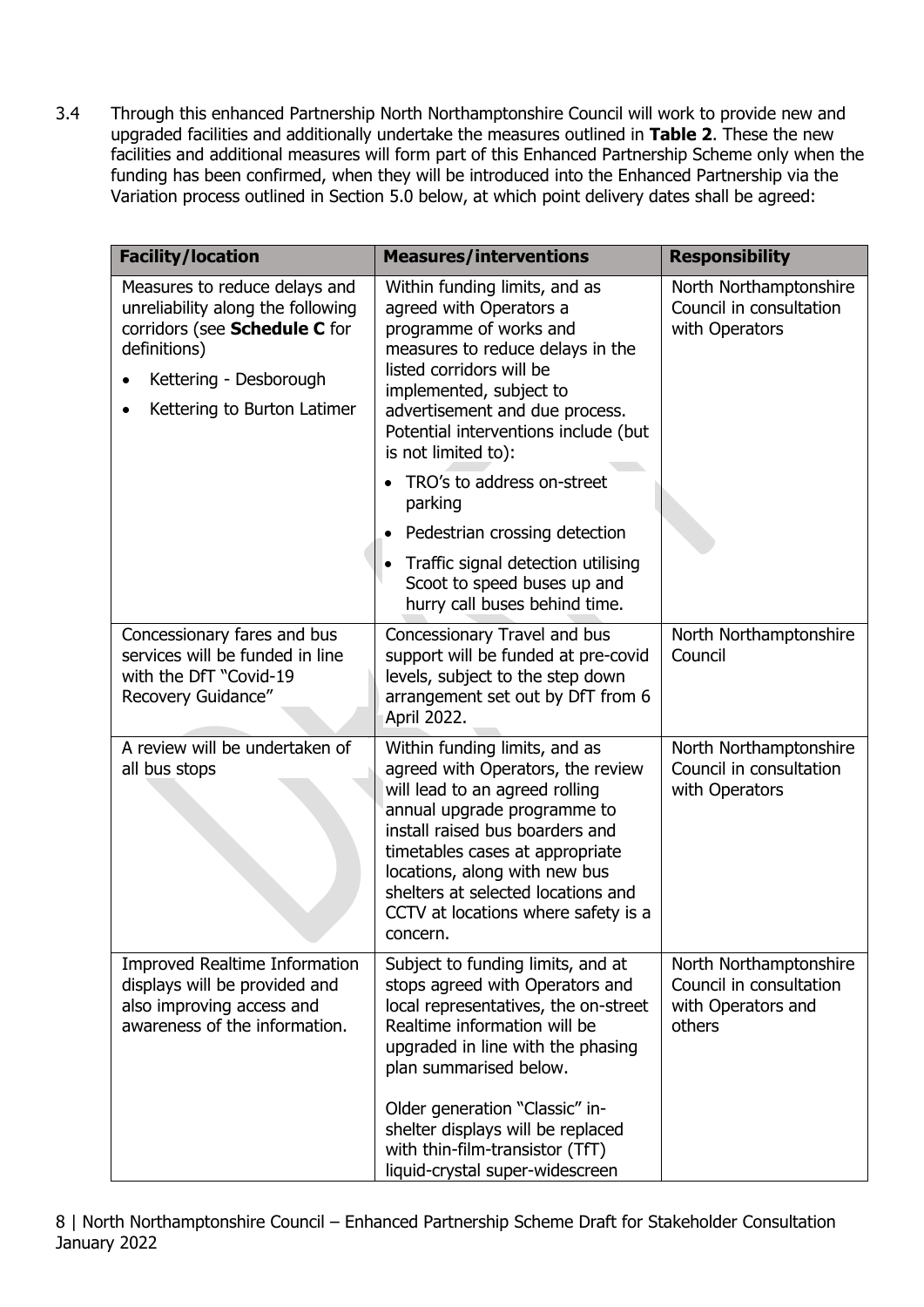| <b>Facility/location</b>                   | <b>Measures/interventions</b>                                                                                                                                                                                                                                                                                                                                                                                                            | <b>Responsibility</b>                                                                               |
|--------------------------------------------|------------------------------------------------------------------------------------------------------------------------------------------------------------------------------------------------------------------------------------------------------------------------------------------------------------------------------------------------------------------------------------------------------------------------------------------|-----------------------------------------------------------------------------------------------------|
|                                            | multimedia displays during years 1<br>and 2 of the Enhanced Partnership.                                                                                                                                                                                                                                                                                                                                                                 |                                                                                                     |
|                                            | New displays will be installed at<br>key stops where there are none at<br>the moment. Concentrating on<br>high usage stops, roll-out during<br>years 1 and 2 of the Enhanced<br>Partnership. These will use solar,<br>or battery powered displays to<br>attempt to make these more<br>sustainable. Due to the additional<br>survey and installation work likely<br>to be required, roll-out of these<br>would commence in years 2 and 3. |                                                                                                     |
|                                            | All existing in-shelter displays that<br>are not current TfT will be replaced<br>with these displays and at key<br>stops in smaller towns where there<br>is no provision at the minute.<br>Starting in year 3 of programme.                                                                                                                                                                                                              |                                                                                                     |
| Reducing the Impact of<br><b>Roadworks</b> | Reduce the effect of road works on<br>bus services by improving the<br>disruptive impact of road works on<br>bus services, and where this is not<br>possible, then put in place better<br>planning to minimise impacts on<br>users. For further details see<br><b>Schedule D.</b>                                                                                                                                                        | North Northamptonshire<br>Council                                                                   |
| Undertake a review of bus stop<br>safety.  | Subject to funding limits, and at<br>stops agreed with Operators and<br>local representatives, stop<br>locations, their position and layout<br>will be reviewed to address<br>accessibility barriers, actual and<br>perceived safe risks and to make<br>stops attractive to users. This<br>review will bring forward a phased<br>plan to address the more<br>significant shortcomings.                                                   | North Northamptonshire<br>Council in consultation<br>with Operators                                 |
| Promote bus use                            | Develop and implement a three-<br>year marketing plan for local bus<br>services.                                                                                                                                                                                                                                                                                                                                                         | North Northamptonshire<br>Council in consultation<br>with Operators                                 |
| Develop a passenger charter                | Working with operators and<br>passenger advocacy groups we will<br>develop a Bus Passenger Charter<br>and require operators to abide by<br>its commitments. This will set out<br>for passengers how to use bus<br>services and what passengers can<br>expect and offer compensation                                                                                                                                                      | North Northamptonshire<br>Council in consultation<br>with Operators and bus<br>user representatives |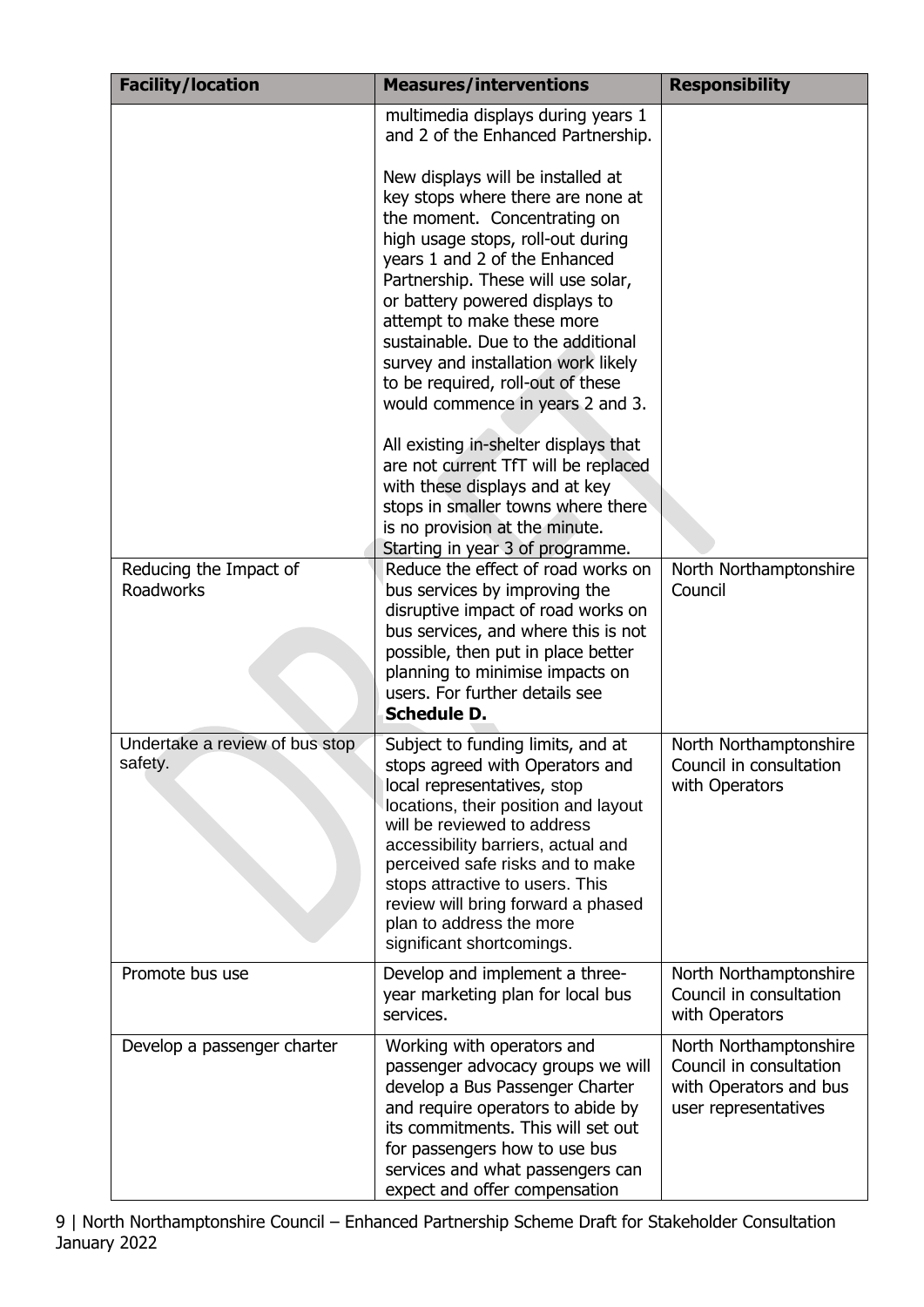| <b>Facility/location</b> | <b>Measures/interventions</b>                                                                                                                             | <b>Responsibility</b>                                               |
|--------------------------|-----------------------------------------------------------------------------------------------------------------------------------------------------------|---------------------------------------------------------------------|
|                          | where operators fail to deliver, or<br>to reimburse taxi costs where the<br>last bus fails to operate.                                                    |                                                                     |
| Planning for the future  | Work with bus operators to<br>develop a strategy for replacing<br>diesel buses with electric (or<br>alternative) bus with<br>implementation to be agreed. | North Northamptonshire<br>Council in consultation<br>with operators |

Table 2 - Additionally proposed facilities and measures

- 3.5 The measures in Table 2 will be provided subject to due process such as consultation, approvals, Traffic Regulation Orders being successfully Made, and funding being made available by the DfT.
- 3.6 Where the actions set out in Table 2 are first to agree what is to be provided, this will be followed up by using the bespoke variation process to embed the agreed actions into this Enhanced Partnership Scheme.

#### **Monitoring of Bus Journey Times**

- 3.7 North Northamptonshire Council will monitor bus journey times in the EP Scheme area by collecting and analysing Automatic Vehicle Location (AVL) data and reporting these on a quarterly basis. The following measures will be made and compared with a first quarter baseline (after the EP Scheme is made).
- 3.8 This data will be published on North Northamptonshire Council's website and used to identify the need for further possible measures, facilities and influence on the management of roadworks in the EP Scheme area.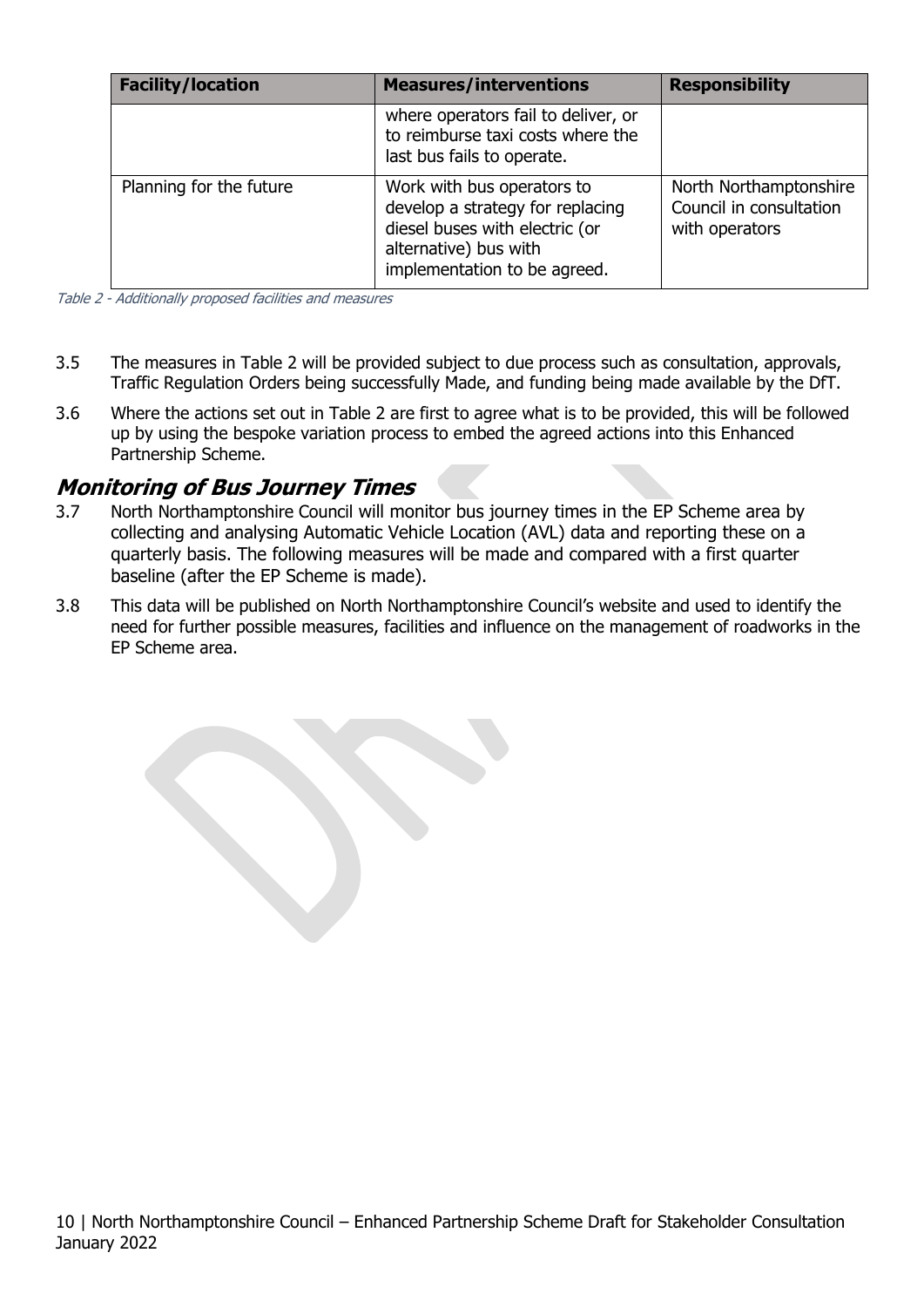# <span id="page-10-0"></span>**4.0 Requirements relating to Bus Operators**

4.1 This section describes the standards of service that those operating registered local bus services in the EP Scheme area must meet. This section sets out what standards are to be met, by when and for how long. Where the actions are first to agree what is to be provided, this will be followed up by using the bespoke variation process to embed the agreed actions into this Enhanced Partnership Scheme.

#### **Network and frequencies**

- 4.2 The network offer for the passenger is currently not predictable. Urban Tier 1 and 2 "Qualifying Local Services" are required to operate core hours (arriving/departing the town centre between 0730 through to 1830hrs Monday to Friday except bank holidays) and retain normal daytime frequencies between these hours
- 4.3 Operators will work constructively with North Northamptonshire Council to:
	- Enhance the bus network to better serve visitor attractions and work with operators on opportunities for network improvement.
	- Undertake a joint network review by April 2023 and changes implemented as agreed.

#### **Vehicle Standards**

- 4.4 Operators and the Council will constructively work together to phase out Euro III and IV engine buses and bring forward plans to upgrade bus fleet linked to grant funding for new/improved buses, or defined corridor improvements, and agree deployment of the new buses and associated cascade. Such investment in corridors and buses will trigger a variation of this Enhanced Partnership.
	- Notwithstanding the above, from 1 April 2025 80% of each operator's bus fleet operating on "qualifying local services" shall have digital recording CCTV installed for safety and security. This will record images of all passenger areas inside the vehicle for safety and security and also facing forwards from the vehicle to help identify traffic issues.
	- Notwithstanding the above, from 1 April 2023 Automatic Vehicle Location equipment installed that will feed into North Northamptonshire Council's real time information system.
	- All operators with fleets over 20 buses operating in North Northamptonshire Council area will be required to work with North Northamptonshire Council to develop investment plans to move to a non-fossil fuel fleet and agree a future implementation plan linked to a funding plan.

#### **Ticketing Schemes**

- 4.5 Regardless of fleet size from 1 April 2023, all buses will provide passengers the option to pay for the full ticket range offered for sale on board the bus through contactless payment.
- 4.6 For 1 April 2023 all operators will explore the introduction of common fare stage boundary points with the desire to align fare stages, this is to help communicate fares to passengers. For clarity an agreed fare stage does not mean an operator has to alter their fares at that location, fare stages shall not be more frequent than every 5 stops (regardless of whether a bus stops at every stop or not) and this fare charged will remain the operators own commercial decision. If the Enhanced Partnership is varied to adopt common fare stages, this will be binding as part of this Enhanced Partnership.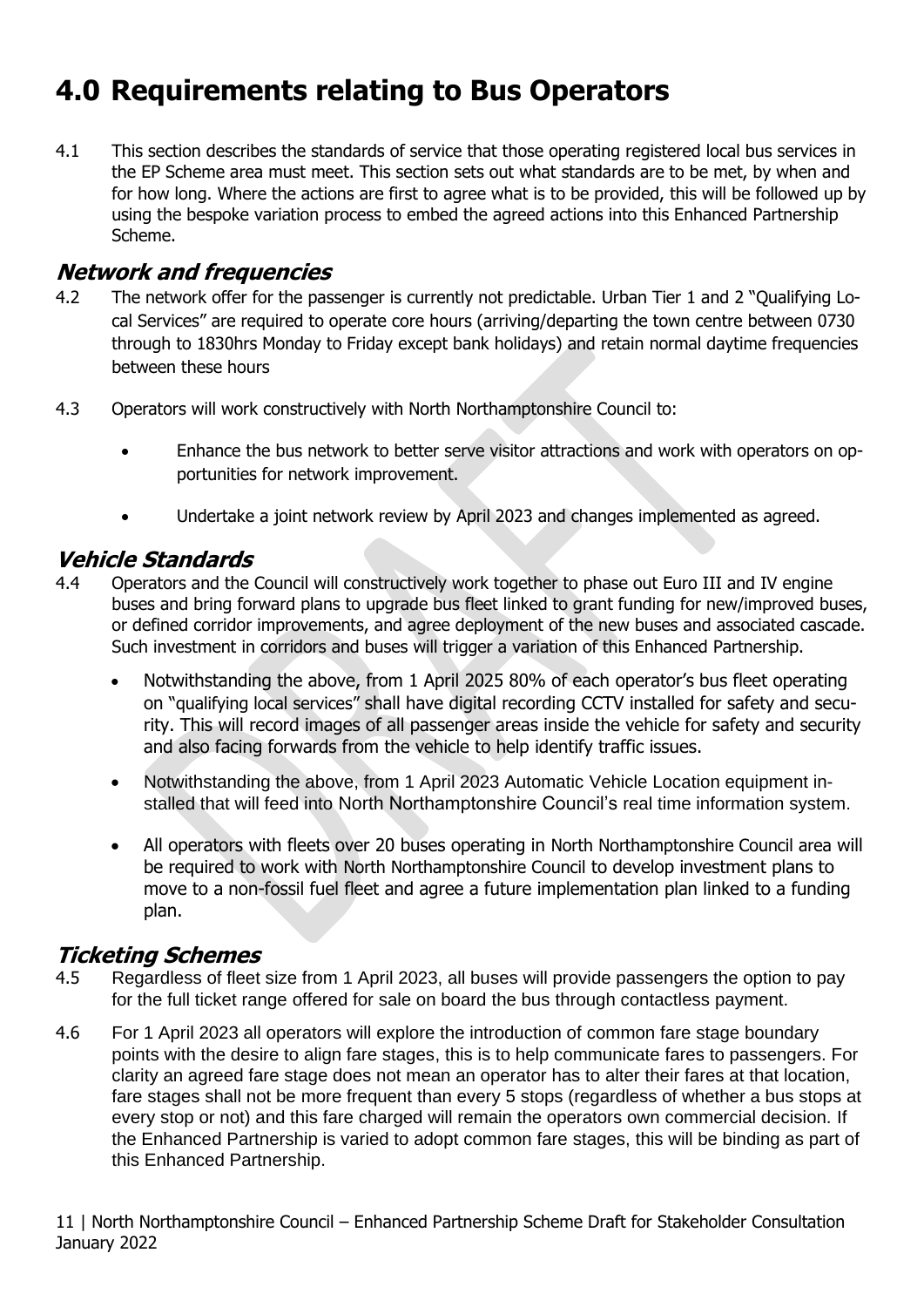- 4.7 A multi-operator ticket shall be developed and provided across the full North Northamptonshire Council area commencing from year two onwards.
- 4.8 The Partnership will work to put in place fare capping to allow passengers to use their smart card or other contactless travel options and only be charged up to the maximum fare for day, week or month/4-week travel, with a date to be agreed aligned to technology roll-out.

#### **Providing Information to the Public**

- 4.9 Operators accepting multi-operator tickets will display the full range of such tickets and prices with equal prominence to their own products where these are communicated.
- 4.10 Operators will display details of relevant planned route changes and timetable changes on vehicles at least 2 weeks prior and 1 week following the change.
- 4.11 Operators must produce in both printed and on-line format either or both timetables or summary timetable(s) of all "qualifying local services" they operate or as otherwise agreed on a Partnership wide consistent basis.
- 4.12 Where operators provided publicity and information (at December 2021) they shall continue to maintain the production of the publicity and information, furthermore they shall work with the Management Forum to explore options to provide information on all other "qualifying local services" in the area shown on Figure 2.1 or of the map product produced. This is so that a more complete bus offer communicated in a way which is readily understood by the public. The Forum shall agree how best to do this and ensure reasonable currency of the information whilst not incurring excessive cost to those operators that produce such material. The option may be agreed to jointly pool funds and procure common mapping and summary timetable information at overall reduced cost.
- 4.13 Operators producing maps and timetables must prominently include details of the Realtime system and how to use it, using text shall be provided by North Northamptonshire Council and agreed at the Management Forum.
- 4.14 Operator producing maps and timetables/summary timetables must provide the North Northamptonshire Council with copies of the current maps and timetables for their "qualifying local services" at sites agreed between Council and operators, and adequate stock provided at all times.
- 4.15 Notwithstanding the above clause about promoting all operator services in an area, through this Enhanced Partnership Operators are encouraged to work with the Council to pool information and financial resources to produce shared information at lower overall cost, with any and all savings jointly reinvested in improved passenger information and marketing to promote bus, as jointly agreed between those parties pooling funding.

#### **Customer Charter**

4.14 In collaboration with North Northamptonshire Council and bus user representatives, operators will put in plans a Passenger Charter covering as a minimum "qualifying local services", this shall set out what passengers might expect from a good bus operator, who to contact if the service falls short of these standards along with a contact email address, and fair compensation for failure to deliver to the standards set out, including reimbursement of a taxi ride home in the event that the last bus home failed to run, as a result of operator failures. Exception examples: compensation might be avoided due to very include weather, emergency utility works, industrial action, and other cases where the changes have been pre-notified to customers in advance (road works, planned utility works etc.).

### **Exceptions**

4.16 It is understood that from time to time temporary and short-term exceptions may be needed to the above standards, where it is better to operate a sub-standard service than not run a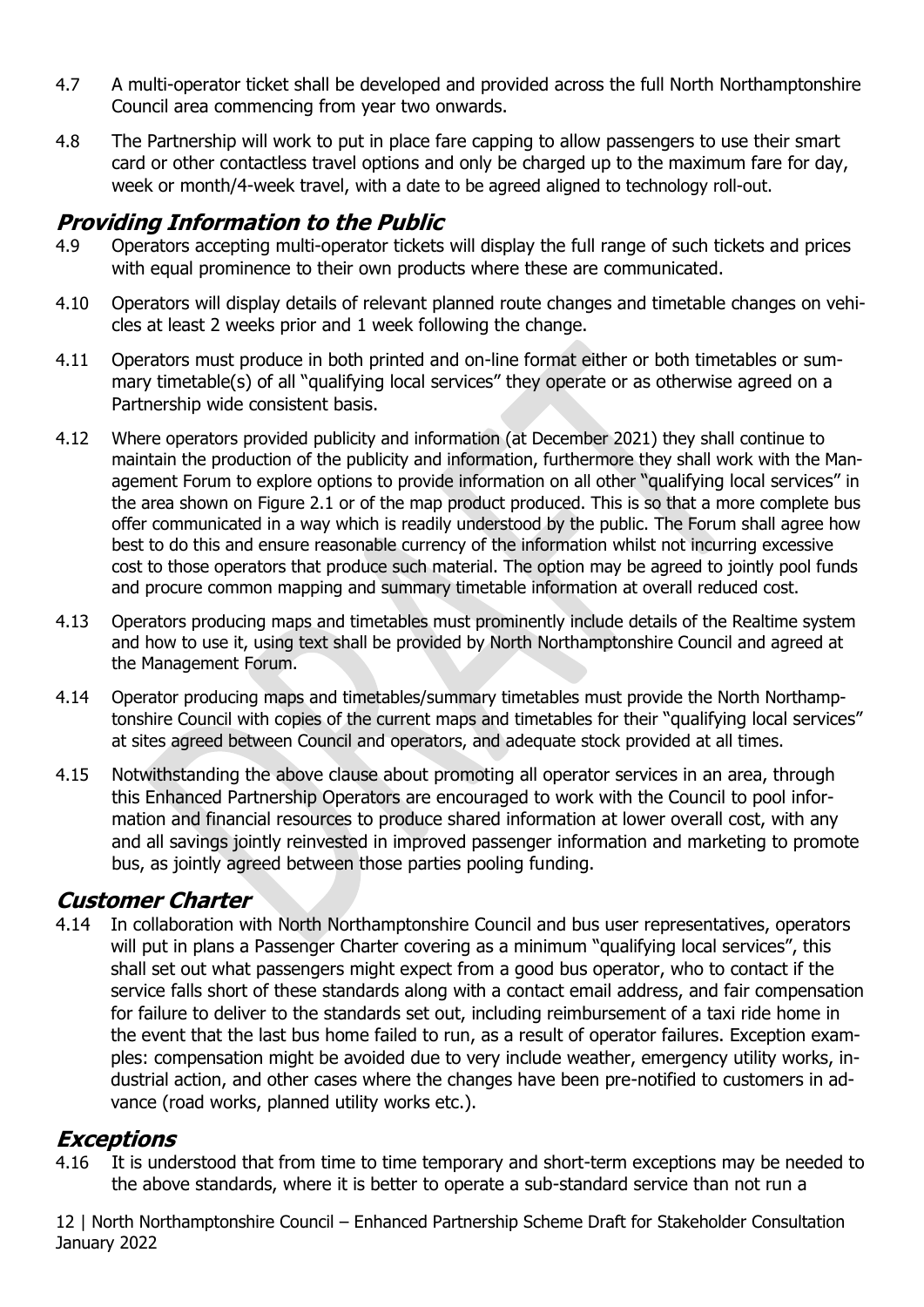service, examples include bus-factory recall, industrial action, ticket machine failure, passenger incident. In such circumstances the Operator shall agree with the Council the variation needed, duration and reason. The Operator will agree reasonable and proportionate customer communications with the Council, and these shall be funded by the Operator. The Council will also notify the Enhanced Partnership Board.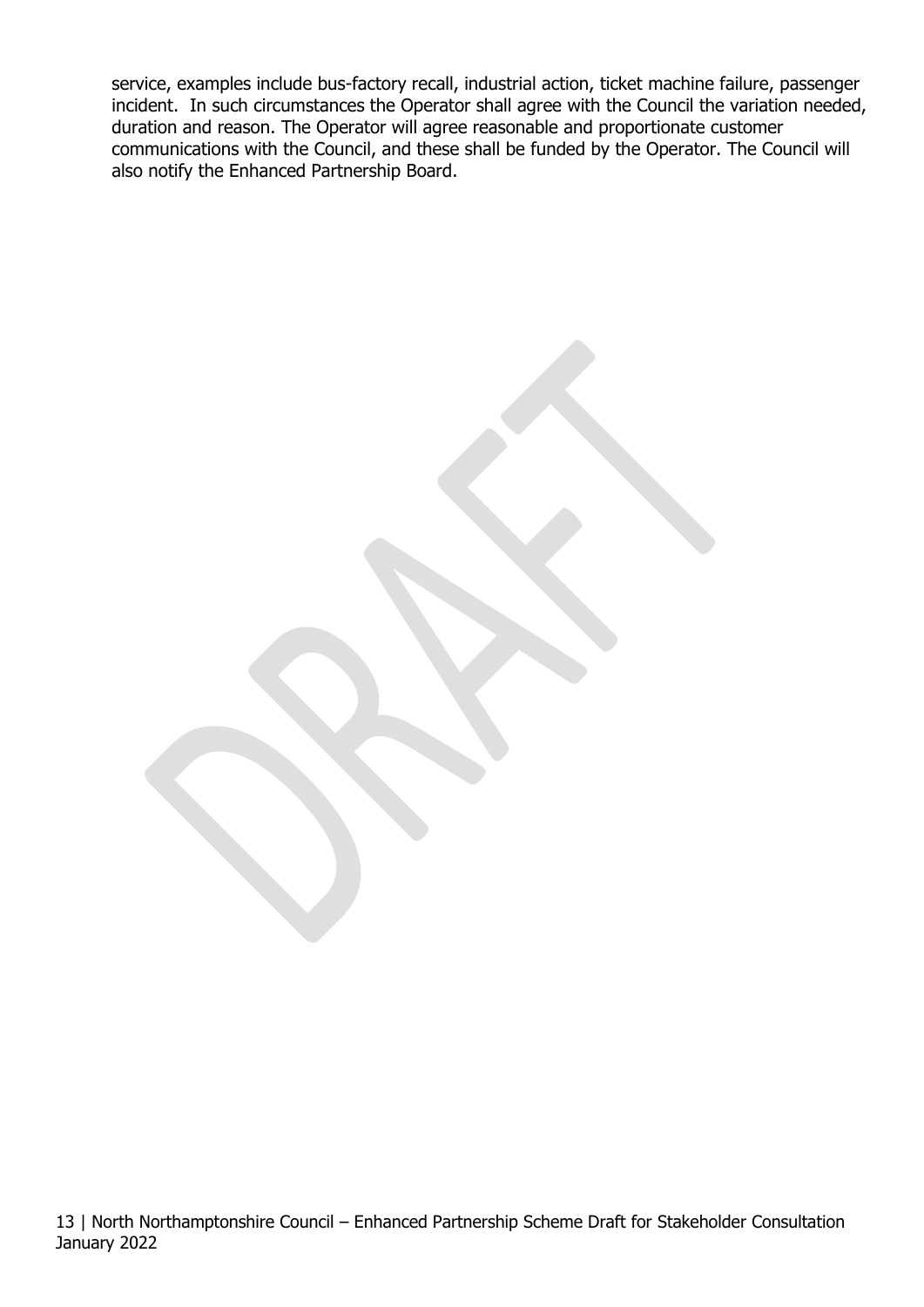## <span id="page-13-0"></span>**5.0 EP Scheme Management and Governance**

5.1 The future governance arrangements after the Enhanced Partnership is 'made' are set out below.

#### **Governance**

- 5.2 The Enhanced Partnership will be overseen and managed by a Management Forum who will also review the Plan and Scheme in the light of any new Local Transport Plan for North Northamptonshire, as it moves away from the LTP inherited from the former Northamptonshire County Council. If required this may necessitate triggering the legal processes to vary or revoke this EPP and Scheme, replacing these with newer versions reflecting the new Policy.
- 5.3 The Management Forum, comprising the following group(s), have helped develop this Plan. along with the Wider Stakeholder Group who will be consulted as part of any review or future Enhanced Partnerships or variations to this one:

#### **Management Forum**

- North Northamptonshire Council (50% voting rights)
- Bus operators or their nominated representative(s) with services registered in this EPP area. One representative for each operator. (50% total voting rights)

Note: Operator voting rights are to be split in proportion to "qualifying local services" mileage of services falling within the EPP/EPS, measured on a typical weekday on or close to 1 April each year, and only varied mid-year where:

- o An operator of "qualifying local services" joins or leave the market
- o An operator of "qualifying local services" adjusts their network such that it would change their vote level by 2% or more, be it upwards or down.

#### **Wider Stakeholder Group**

- Local Transport Groups (one representative per User Group)
- Business improvement districts (one representative per BID)
- Major employers (one representative per employer, employers to be agreed between the Essential members)
- Neighbouring local transport authorities
- Traffic Commissioner
- Local Enterprise Partnerships
- Parish Councils
- FE Colleges
- Transport Focus
- Confederation of Passenger Transport
- Bus Users UK
- 5.4 Bus performance data will be published every 6 months and the Management Forum shall not meet less than every six months, allowing it opportunity to consult with and consider the Wider Stakeholder Group's comments on published performance data. Meeting dates shall be set a minimum of month in advance, except for emergencies. The declaration of an emergency is determined by the majority vote of those eligible to do so by email. Chair of the Forum and Group shall be determined by the members.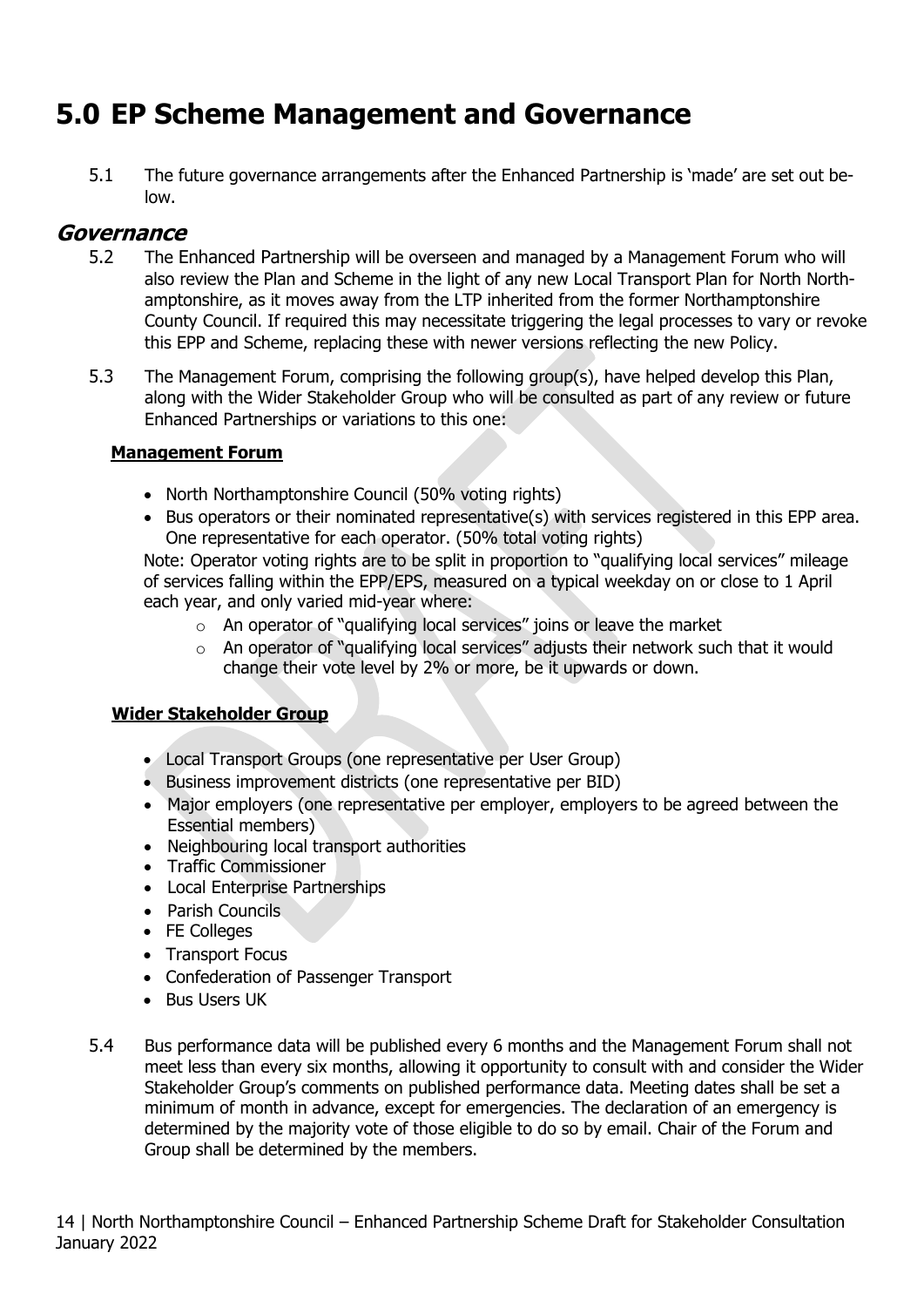5.5 Once considered by the Management Forum, the results of the reviews and the performance data will be made available to the public on the Council's website [https://www.northamptonshire.gov.uk/councilservices/northamptonshire](https://www.northamptonshire.gov.uk/councilservices/northamptonshire-highways/buses/Pages/bus-timetables.aspx)[highways/buses/Pages/bus-timetables.aspx](https://www.northamptonshire.gov.uk/councilservices/northamptonshire-highways/buses/Pages/bus-timetables.aspx)

## **Future changes and Enhanced Partnerships**

- 5.6 Under the powers at Section 138E of the Transport Act 2000, this Enhanced Partnership Scheme has chosen to include Bespoke Variation Arrangements. Variations discussed in this section are subject to the voting mechanism as set out below, and have been prepared in line with the statutory objection mechanism as set out in The Enhanced Partnership Plans and Schemes (Objections) Regulations 2018.
- 5.7 The powers to vary and future changes to the Enhanced Partnership are subject to operators own internal investment approvals processes, in the same way the Council will need to secure its own internal approvals, be they funding, planning consent, highway and traffic Orders and approvals etc. These Bespoke Variation processes will follow and not be used to circumvent these approvals.
- 5.8 The Management Forum will be responsible for considering requests for variations and revocation to the Enhanced Partnership Plan and Scheme and oversee the timely preparation of the Enhanced Partnership Plan and Scheme to replace this one, mindful of its initial 3-year timeline.
- 5.9 Consideration will be given to potential Enhanced Partnership Scheme variations put forward in writing, at least 1 week prior to a notified Management Forum meeting. This can be done by any one of the organisations represented on the Management Forum or an operator of qualifying local bus services. The proposer of a variation should demonstrate how this might contribute to achieving the objectives set out in the Enhanced Partnership Plan and current local transport policies. Such requests should be set out in writing and submitted to:
	- [chris.wragg@westnorthants.gov.uk](mailto:chris.wragg@westnorthants.gov.uk)
- 5.10 If there is not full agreement of all partners present, then the proposed variation will be put to the vote with a majority vote determining the outcome. Always provided that 2 or more operators having a combined voting right or at least 4% do not object. The Chairperson does not have a casting vote. In this case the Variation can be agreed under the bespoke arrangements allowed under Transport Act 2000 section 138E.
- 5.11 Whilst moving forward all partners are expected to use best endeavours to work together in a spirit of Partnership if an unresolvable difference is reached, it is noted that North Northamptonshire Council wish to trigger a variation and agreement cannot be reach under the above bespoke powers, it is always open to the Council to bring forward a formal Variation under the process set out in Part 2 of the Transport Act 2000 section 138L (2) (c). The proposed variation will be advertised on the NNC website and emailed to operators of qualifying local services in the Enhanced Partnership Scheme area. If the proposed variation passes the operator objection mechanism, North Northamptonshire Council will make the Enhanced Partnership Scheme variation, subject to the approval of Elected Members.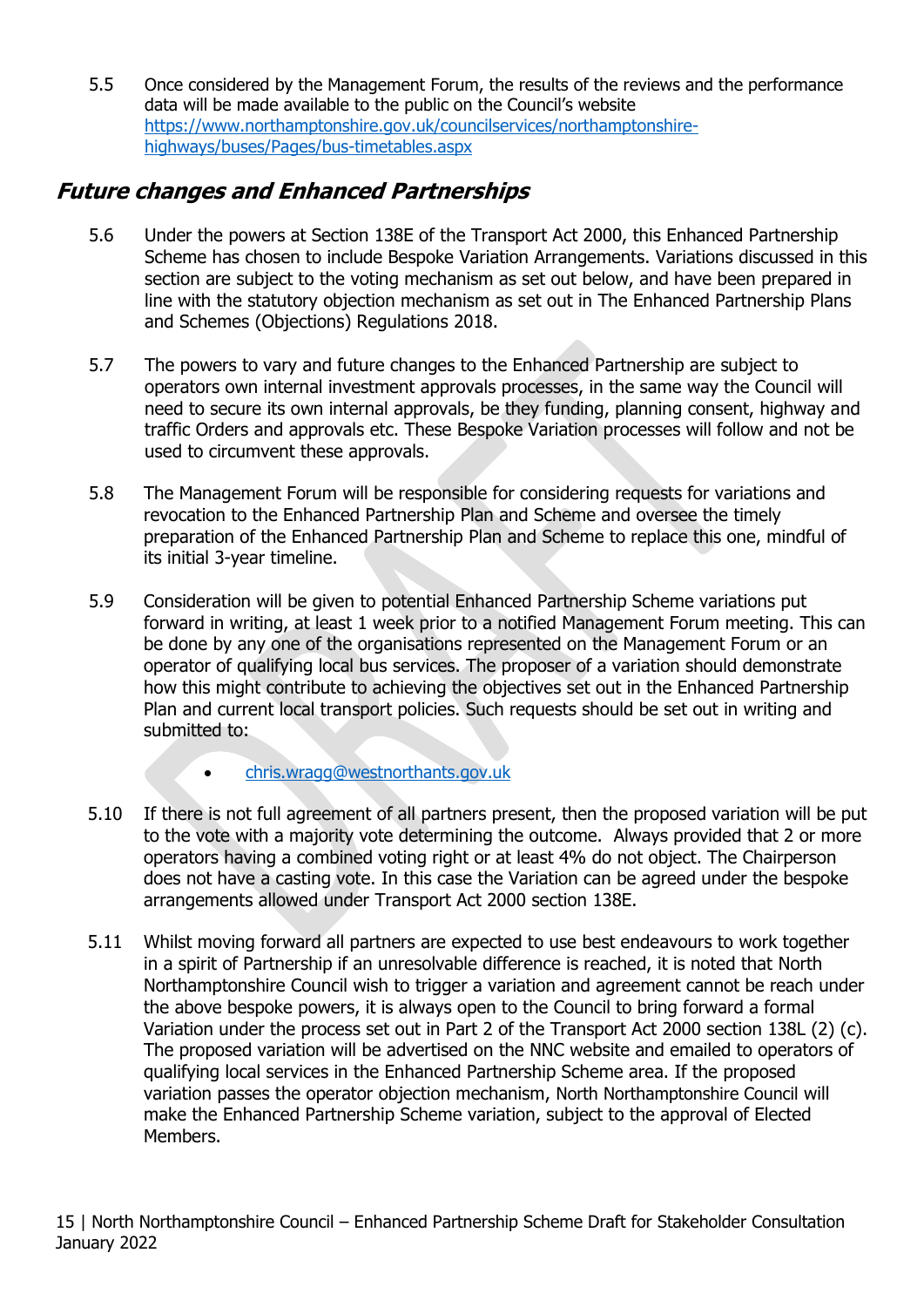- 5.12 Variations might include:
	- Exercising the option to extend the Enhanced Partnership by the additional year.
	- Introducing measures set out in Table 3.2 and associated service enhancements in line with Table 4.1
	- It can also include other variations as agreed, and be used to trigger the Revocation process as set out in S138 O

#### **Review of the Enhanced Partnership Scheme**

- 5.13 Once the Enhanced Partnership Scheme is made, it will be reviewed by the Enhanced Partnership Scheme Management Forum at least annually, commencing no later than on the anniversary of the scheme commencement date. North Northamptonshire Council will initiate each review and it will take no longer than 6 months to complete.
- 5.14 The review may suggest variations for adoption including:
	- Definition of operators;
	- Processes for variations;
	- The Management Forum structure.
- 5.15 The Wider Stakeholder Group can also decide to review specific elements of the scheme on an ad-hoc basis. Wider Stakeholder Group members should contact North Northamptonshire Council using the following email address [chris.wragg@westnorthants.gov.uk](mailto:chris.wragg@westnorthants.gov.uk) explaining what the issue is and its urgency. North Northamptonshire Council will then decide whether to table at the next scheduled meeting or make arrangements for all or the necessary Management Forum members to gather more quickly, using the Emergency Arrangements set out above.

#### **Revocation of the Enhanced Partnership Scheme**

- 5.16 An Enhanced Partnership Scheme can only exist if an Enhanced Partnership Plan is in place. If, for any reason, the Enhanced Partnership Plan is revoked, it would automatically mean that the Enhanced Partnership Scheme would cease. Equally, if all Enhanced Partnership Scheme(s) ceased, the Enhanced Partnership Plan would be revoked.
- 5.17 If, for some reason, it becomes necessary for the Enhanced Partnership Scheme to be revoked, the Enhanced Partnership Scheme Wider Stakeholder Group will be reconvened and follow the same process as outlined above.
- 5.18 If at any point in the future, any area covered by this Enhanced Partnership Scheme is included in a bus franchising scheme, the relevant requirements set out in this Enhanced Partnership Scheme document will cease to apply to areas covered by the franchising scheme, in line with the arrangements set out in the franchising scheme.

#### **Dispute Resolution**

5.19 If there is a dispute about the interpretation of the specification and application of any of the obligations set out in this EPS (as amended), and agreement cannot be reached at the Management Forum, then the matter under dispute will not be voted upon, until the matter has been discussed by the line managers of the most senior person representing each partner organisation that is eligible to vote (unless that person is the Managing Director or equivalent).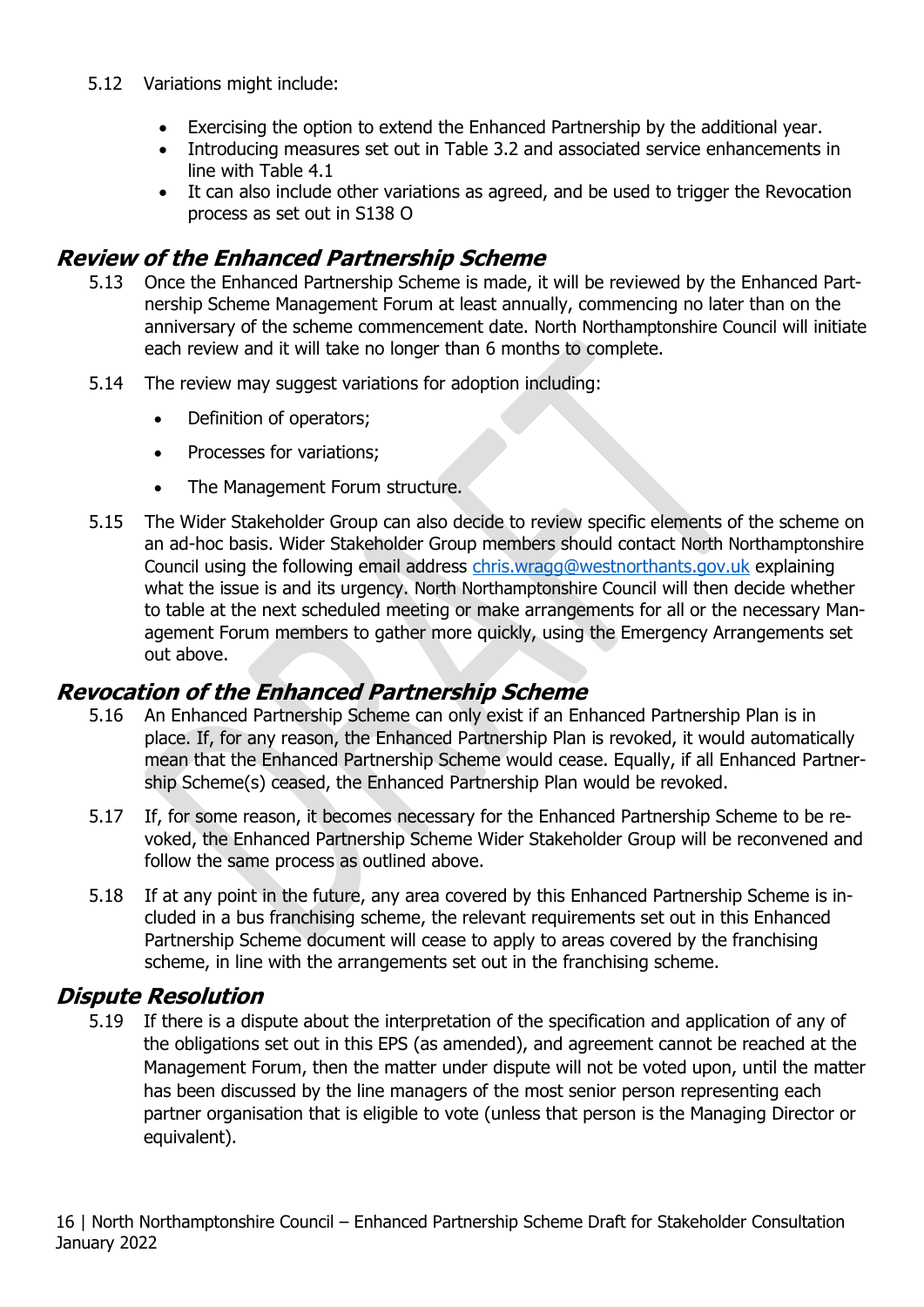- 5.20 This senior group will discuss the matter in dispute, work to reach an agreed position, then refer their recommendation back to the Management Forum to implement as advised.
- 5.21 If this senior group cannot themselves reach agreement, then the matter shall be referred to arbitration, to a body or person agreed between the parties.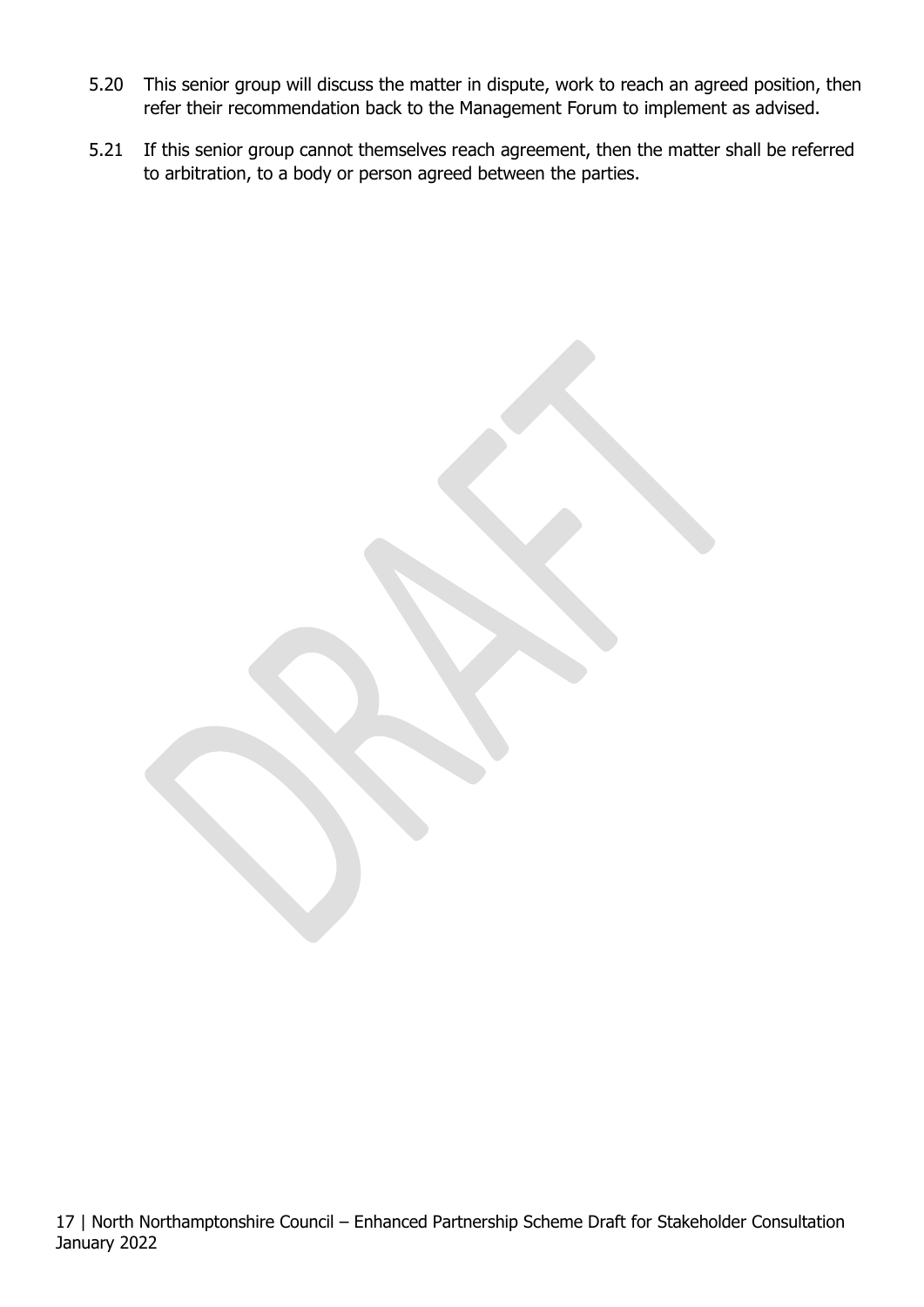# <span id="page-17-0"></span>**6.0 Consideration of Effect of the EPP**

### **Neighbouring areas**

- 5.1. As described the local bus network is largely self-contained, with some cross boundary serves providing links to adjacent towns. The impact of this EPP has been discussed with local operators and cross-boundary Councils consulted on these plans. Where services operate with material support from a cross-boundary authority we feel that it is for that authority to specify the services operated, although we would work with that authority to ensure that services followed the fares and ticketing arrangements set out in this Enhanced Partnership, where they operate in North Northamptonshire.
- 5.2. The EPP does not seek to alter service routes or tackle over bussing as this is not an issue locally. Therefore in terms of bus routes and service frequency there is no impact on adjoining areas.

#### **Small and medium-sized operators**

5.3. The needs of small and medium-sized operators (SMOs) have been considered in the development of the Enhanced Partnership, with opportunities for all bus operators to participate in its preparation. This has either been done through individual discussions or through consultation. The Plan seeks to support improvements in all aspects of bus provision, regardless of the size of operators providing services. With the Enhanced Partnership area, smaller operators have been given extended periods to comply with the improved bus quality standards.

### **Competition**

- 5.4 The Enhanced Partnership has been subject to the Competition Test as set out in Part 1 of Schedule 10 of the Transport Act 2000. The assessment is included in Schedule F and, undertaken by Consultants SCP, supporting North Northamptonshire Council and shared with the Competition and Markets Authority, concluded that there will be no adverse impact on competition and that the EP Plan and Scheme is justified because:
	- (a) it is with a view to achieving one or more of the following purposes:
		- securing improvements in the quality of vehicles or facilities used for or in connection with the provision of local services;
		- securing other improvements in local services of benefit to users of local services; and
		- reducing or limiting traffic congestion, noise or air pollution.
	- (b) its effect on competition is or is likely to be proportionate to the achievement of that purpose or any of those purposes. The Competition and Markets Authority has also been consulted on the proposals as required by section 138F of the Transport Act 2000

### **Consultation**

- 5.5 The BSIP was itself the subject of public consultation, engagement with stakeholders, including operators, adjoining authorities. Use was also made of Transport Focus survey data for the whole of Northamptonshire to help develop our ambitious BSIP.
- 5.6 This Enhanced Partnership does not itself change routes, alter frequencies or fundamentally change buses, therefore the immediate impact on passengers is modest and positive. However, if BSIP funding is provided this will have a very material impact for example by improving bus corridors, hubs and rural service provision. However, public consultation on these changes would be more appropriate at the time the schemes are being planned when their impact can be more fully assessed and meaningful dialogue undertaken.
- 5.7 With this in mind the consultation undertaken on the Enhanced Partnership has been firstly focused around bus operators and statutory consultees.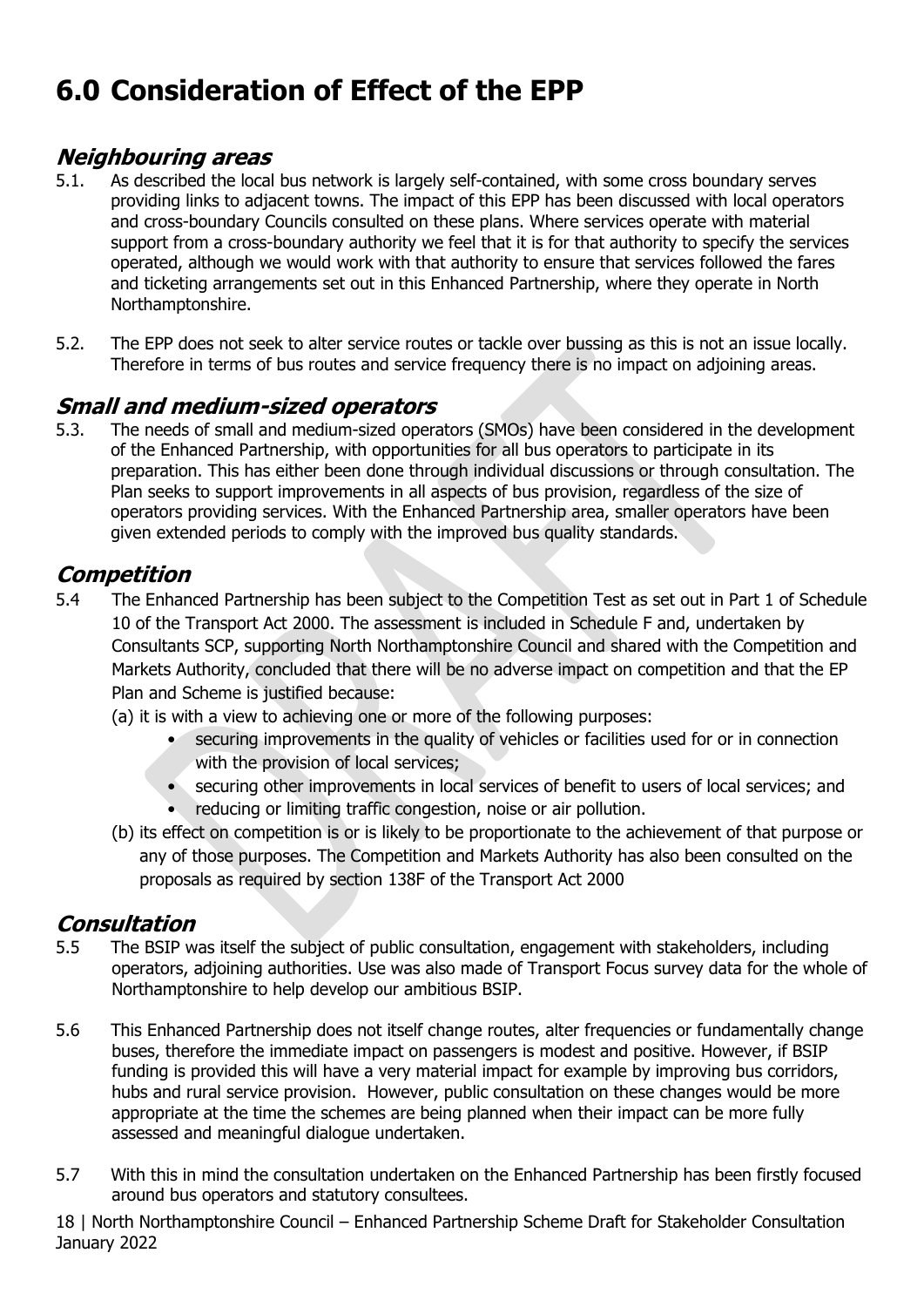- 5.8 Once in place this EPP, the Board and Wider Stakeholder Group, we want passengers and local employers to have the opportunity to influence the delivery of bus services across North Northamptonshire.
- 5.9 Also we will work with passenger advocacy groups and operators to agree a Passenger Charter, which once agreed means Operators will be obliged to operate in accordance with its commitments.

19 | North Northamptonshire Council – Enhanced Partnership Scheme Draft for Stakeholder Consultation January 2022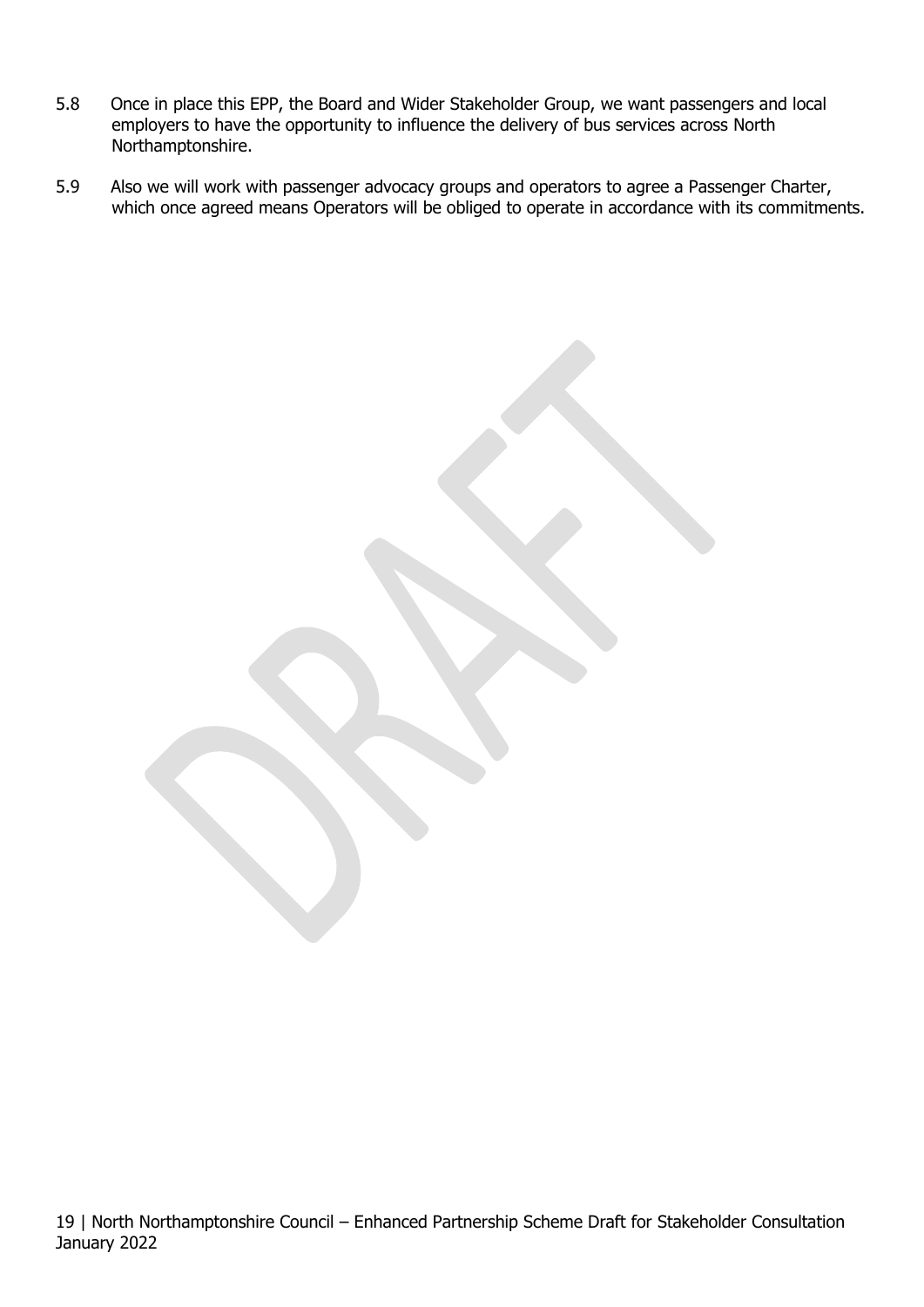# <span id="page-19-0"></span>**7.0 Glossary of terms**

| <b>Term</b>                         | <b>Definition</b>                                                                                               |  |
|-------------------------------------|-----------------------------------------------------------------------------------------------------------------|--|
| Adopted highway                     | A highway maintainable at public expense. When new roads are                                                    |  |
|                                     | constructed by developers, the council requires them to be brought                                              |  |
|                                     | up to a suitable standard before they are adopted.                                                              |  |
| National Bus Strategy - Bus Back    | This is the Governments Bus Strategy, published in 2021, setting                                                |  |
| Better (BBB)                        | out how the Government wish to see bus services improved and                                                    |  |
|                                     | requiring Local Transport Authorities to either follow the bus                                                  |  |
|                                     | Franchising Route or the Enhanced Partnership route to improve<br>bus services.                                 |  |
|                                     | There is always the do-nothing option, but this has been                                                        |  |
|                                     | discounted as it would result in the immediate loss of funding to                                               |  |
|                                     | support bus services in the area.                                                                               |  |
| <b>Bus Service Improvement Plan</b> | A document setting out how buses are to be improved in North                                                    |  |
| (BSIP)                              | Northamptonshire over the next 5 years or so. This is prepared in                                               |  |
|                                     | line with Guidance published by the Council and is linked to the                                                |  |
|                                     | Councils declaration to pursue an Enhanced Partnership                                                          |  |
| <b>Enhanced Partnership</b>         | A Partnership approach set out in the Transport Act 2000 and                                                    |  |
|                                     | amended by the Bus Services Act 2017, where the Council can                                                     |  |
|                                     | impose requirements on bus operators to be able to run services in                                              |  |
|                                     | the area.                                                                                                       |  |
| Enhanced Partnership Plan (EPP)     | EP plan - this is a high-level vision and objectives for bus services                                           |  |
|                                     | in the local area and closely follows or replicates relevant sections                                           |  |
|                                     | of the BSIP                                                                                                     |  |
| <b>Enhanced Partnership Scheme</b>  | EP scheme - this sets out the precise detail of how the BSIP vision                                             |  |
| (EPS)                               | and objectives will be achieved, including any commitments made                                                 |  |
|                                     | by the local authority or standards to be met by bus operators                                                  |  |
| Local highway authority             | The local authority responsible for rights of way and adopted                                                   |  |
|                                     | highways with an area, except trunk roads and motorways which                                                   |  |
|                                     | are the responsibility of National Highways.                                                                    |  |
| Local transport authority           | The local authority responsible for transport planning and certain<br>public transport functions within an area |  |
| <b>Local Transport Plan</b>         | A statutory document prepared by a local transport authority                                                    |  |
|                                     | setting out its policies for the encouragement of safe, integrated                                              |  |
|                                     | efficient and economic transport within its area and its proposals                                              |  |
|                                     | for implementation of those policies.                                                                           |  |
| Section 106 developer funding       | Funding secured by an obligation placed upon a developer under                                                  |  |
|                                     | Section 106 of the Town & Country Planning Act 1990                                                             |  |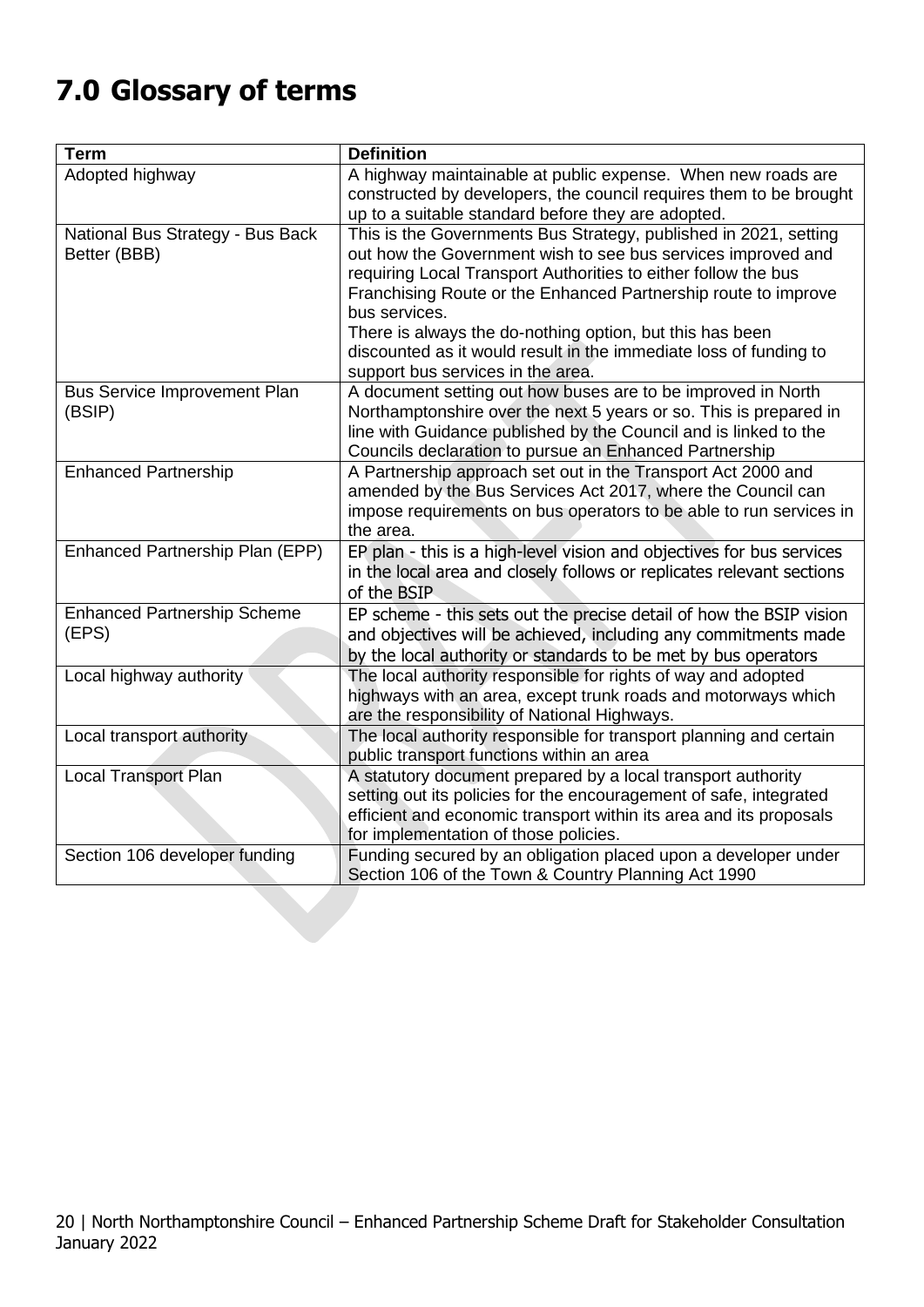## <span id="page-20-0"></span>**Schedule A: List of qualifying bus services (as of 26/11/2021)**

| <b>Schedule A1: Kettering to Desborough Corridor</b> |  |  |  |
|------------------------------------------------------|--|--|--|
|------------------------------------------------------|--|--|--|

| Service        | Description                             | Operator   |
|----------------|-----------------------------------------|------------|
| $\overline{2}$ | Corby Business Academy - Ket-<br>tering | Stagecoach |
| X4             | Northampton - Corby                     | Stagecoach |
| 10             | Kettering - Northampton                 | Stagecoach |
| X10            | Kettering - Northampton                 | Stagecoach |
| 16             | Kettering - Raunds                      | Stagecoach |
| 17A            | Desborough - Kettering                  | Stagecoach |
| 18             | Market Harborough - Kettering           | Stagecoach |
| 19             | Kettering – Corby                       | Stagecoach |

#### **Schedule A2: Kettering to Burton Latimer Corridor**

| Service | <b>Description</b>                                   | Operator   |
|---------|------------------------------------------------------|------------|
| 8       | Corby - Kettering                                    | Go-Whippet |
| X3      | Corby - Huntingdon                                   | Go-Whippet |
| X4 Gold | Northampton - Corby                                  | Stagecoach |
| 10      | Kettering - Northampton                              | Stagecoach |
| 16      | Kettering - Raunds                                   | Stagecoach |
| 18      | Market Harborough - Kettering                        | Stagecoach |
| 19      | Kettering - Corby                                    | Stagecoach |
| 47      | Wellingborough - Kettering /<br><b>Stamford Road</b> | Stagecoach |
| 48      | Wellingborough - Kettering /<br><b>Stamford Road</b> | Stagecoach |
| 49      | Rushden - Kettering                                  | Stagecoach |
| 50      | Rushden - Kettering                                  | Stagecoach |
| 276     | Burton Latimer - Latimer School                      | Stagecoach |
| 278     | Spinney Road - Latimer School                        | Stagecoach |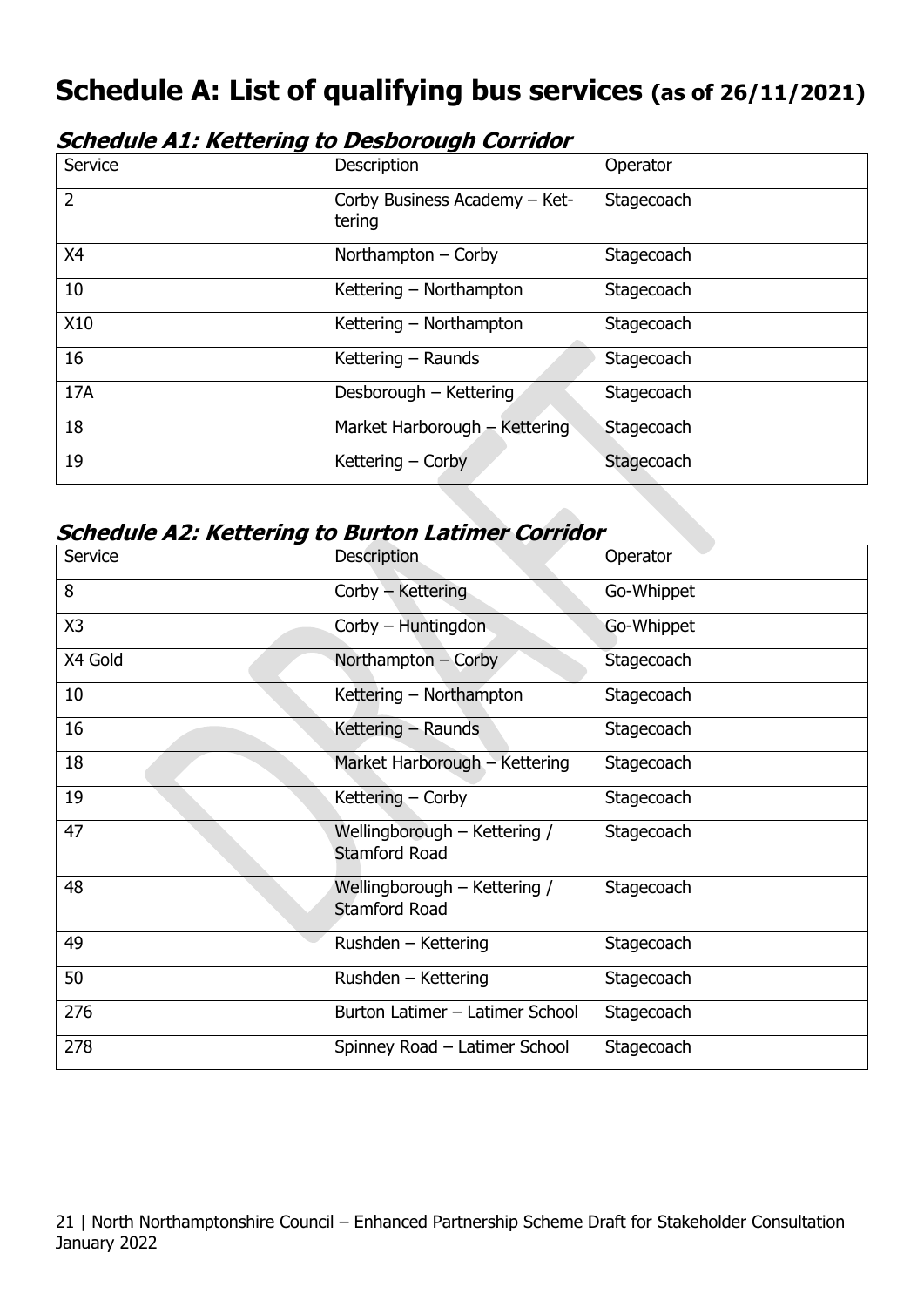## <span id="page-21-0"></span>**Schedule B: Reporting Mechanisms to North Northamptonshire Council**

### **Highway Issues**

All highway defects reported to North Northamptonshire Council will be dealt with in accordance with the Council's current highway maintenance and management service contract requirements. Highway defects should be reported through: [https://www.northnorthants.gov.uk/parking-roads-and-transport/re](https://www.northnorthants.gov.uk/parking-roads-and-transport/report-highway-problem)[port-highway-problem](https://www.northnorthants.gov.uk/parking-roads-and-transport/report-highway-problem)

Issues are reported via Street Doctor. By using Street Doctor, reports are logged appropriately, go to the right team and updates are sent.

This includes:

- Potholes (or other road and pavement issues)
- Faulty or broken streetlighting;
- Abandoned vehicles;
- Flooding or drainage issues:
- Fly tipping;
- Litter and street cleaning (leaf litter, dead animals, graffiti or glass)

Issues reported will be looked at initially within 5 working days to determine what further action may be required.

## **Parking Issues**

Information on how to request a new parking restriction can be found on our website https://www.northnorthants.gov.uk/parking-roads-and-transport/request-new-parking-restrictions

For abandoned vehicles call ELVIS on 08456 121 999 or email: [elvis.recovery@northants.police.uk](mailto:elvis.recovery@northants.police.uk)

## **Roadwork Notifications**

Information about roadworks being planned in the coming weeks and months is available on the KierWSP website:<https://www.kierwsp.co.uk/news>

Live updates about roadworks in Northamptonshire via the national one network website is also available at:<https://one.network/uk/northamptonshire>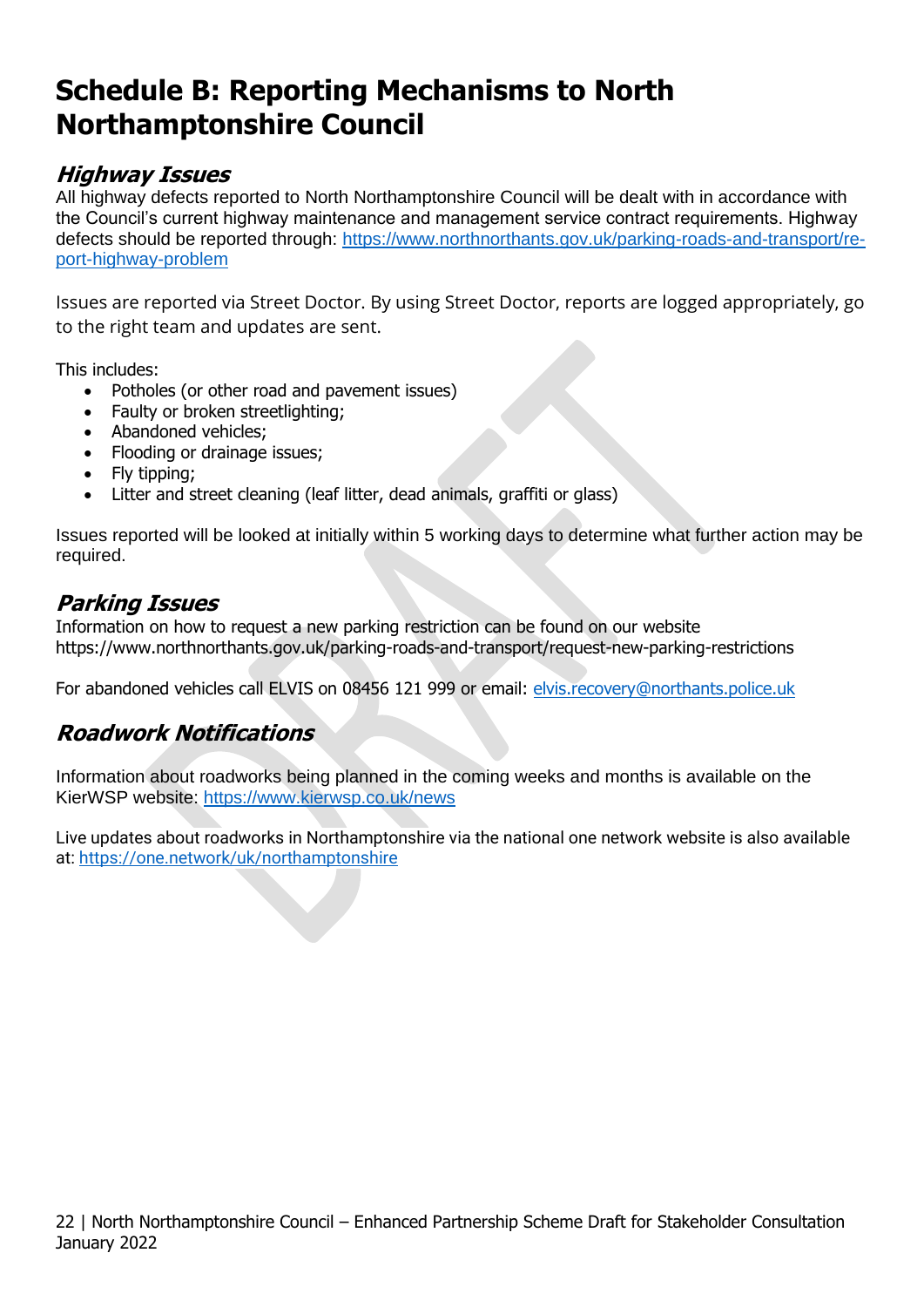<span id="page-22-0"></span>**Schedule C: Corridor Boundaries and potential upgrade works**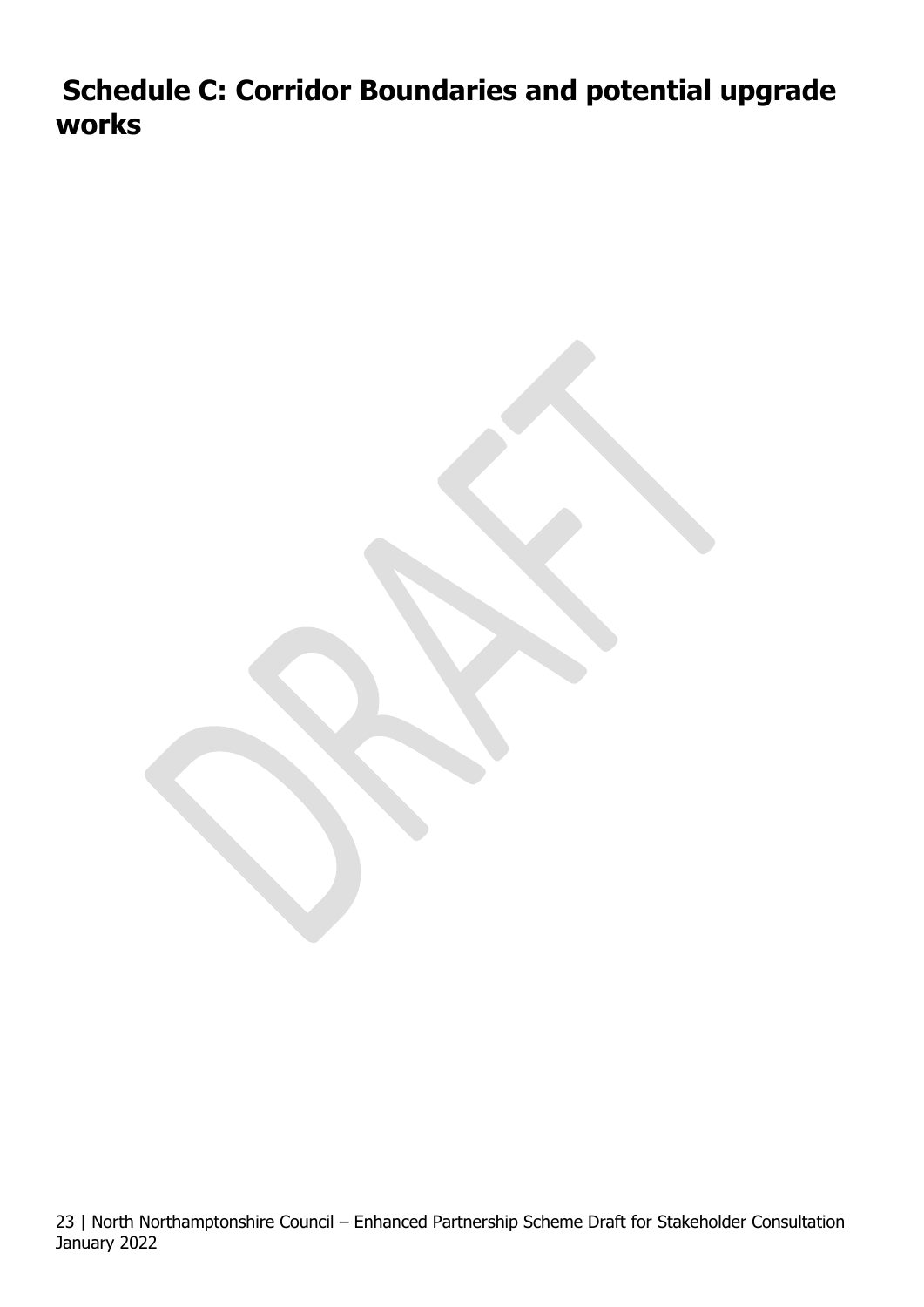![](_page_23_Figure_0.jpeg)

Figure 2 - Map of Kettering to Desborough corridor showing potential upgrade works.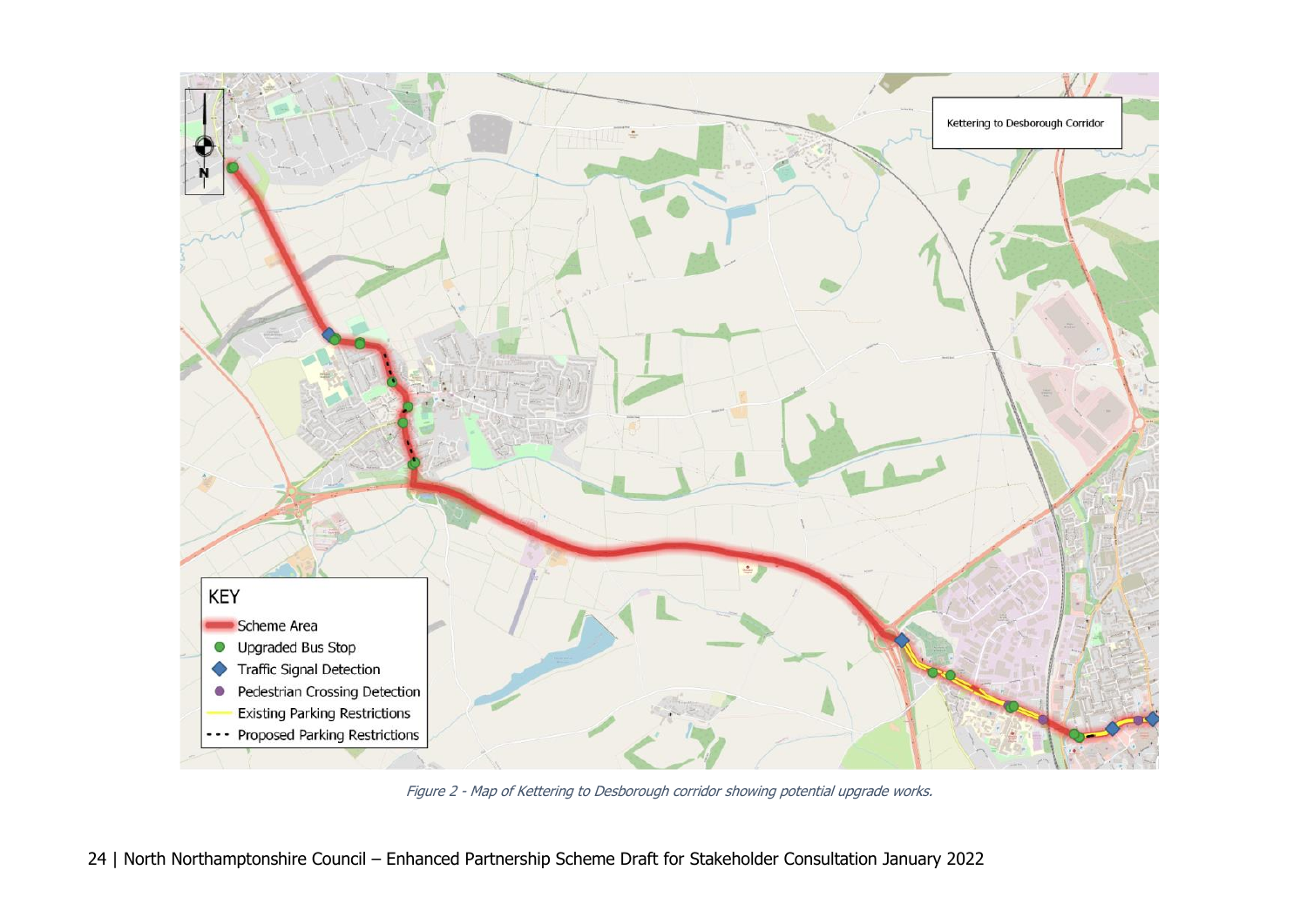![](_page_24_Figure_0.jpeg)

Figure 3 - Map of Kettering to Burton Latimer corridor showing potential upgrade works.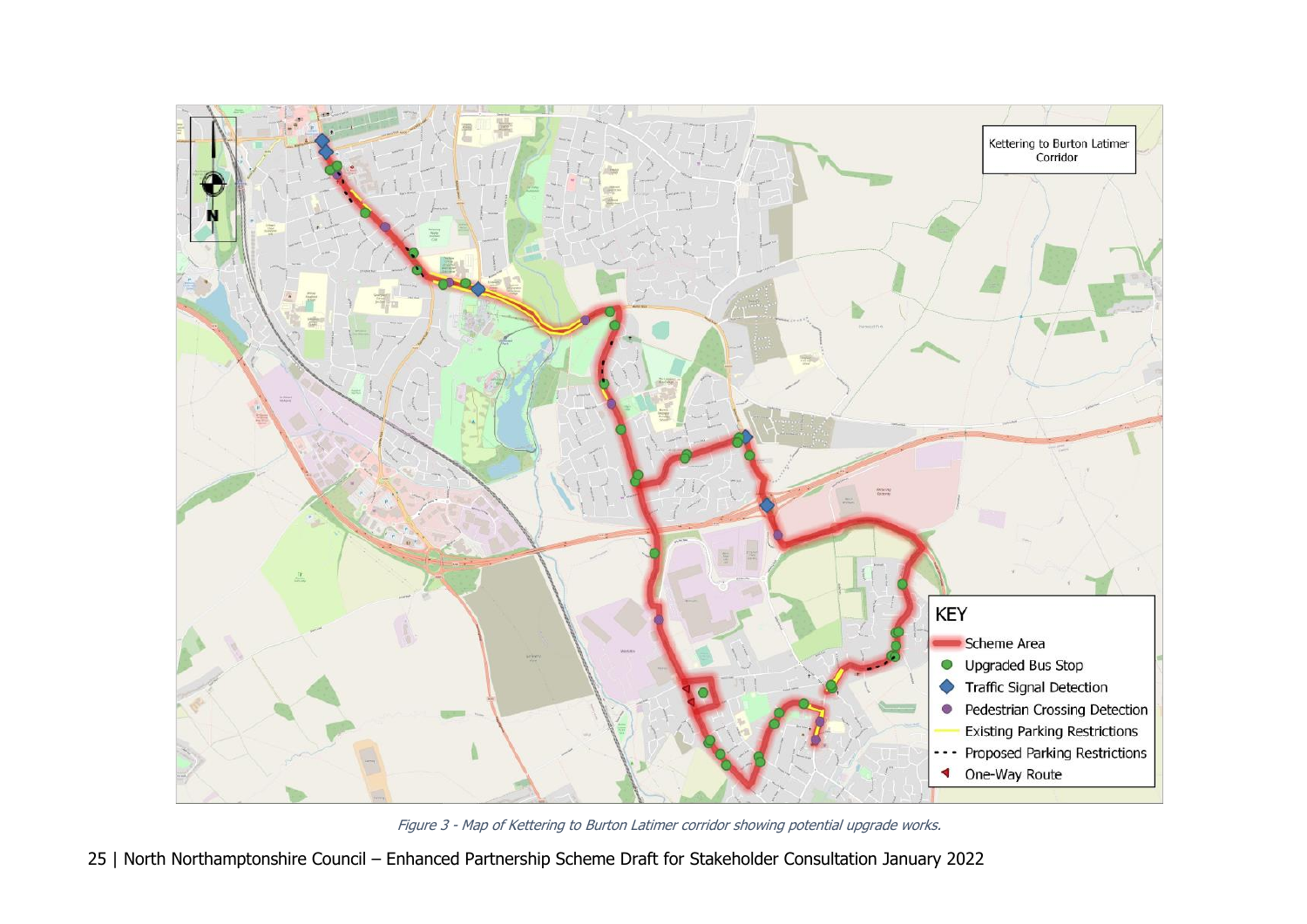## <span id="page-25-0"></span>**Schedule D: Reducing the impact of roadworks**

## **Red Tier**

These works will be extremely disruptive to buses. This could be because of the duration of the works, regularity of the buses or the unavailability of diversion routes, for example. As a rule of thumb, they would meet at least one of the following criteria:

- Have 10-or-more buses per hour operating on them
- Be of a duration of over one week
- Have a diversion route deemed unworkable or with the consequence of omitting a significant community or destination by the Bus & Rail team unilaterally or in discussion with bus companies
- Lane or bus stop closures or turning movement bans may also be considered "Red Tier" if they result in similar consequences.
- No alternative stop

When Red Works are identified they should:

- Have early proactive engagement with the Bus & Rail team to enable early proactive engagement with bus operators
- Be planned not to clash with other significant road closures or bus disruptions
- Be planned in conjunction with the weather forecast to make best endeavours not to have it disrupted by inclement weather
- Not to be scheduled or re-scheduled at less than 48-hours' notice
- Signage advising of the closure and disruption should be prepared and displayed by the contractor, giving clear advice on what disruption is taking place and what the intending passengers should do.

## **Yellow Tier**

Whilst still very disruptive, there is a workable diversion for buses and it can be managed. Works in this category will still result in buses being diverted and passengers needing to be informed about what is being planned, but they are generally not as disruptive as the Red Works.

Generally, these would meet at least one of the following criteria:

- Be of duration up to 10 days
- Not have more than 9 buses per hour running on them
- Have a diversion route which is workable albeit with some planning
- Residents affected have an option to get to an alternative service or stop as long as they have the relevant information

Yellow Works would require the following:

- Have early proactive engagement with the Bus & Rail team to enable early proactive engagement with bus operators
- Be planned not to clash with other significant road closures or bus disruptions
- Signage advising of the closure and disruption should be prepared and displayed by the contractor, giving clear advice on what disruption is taking place and what the intending passengers should do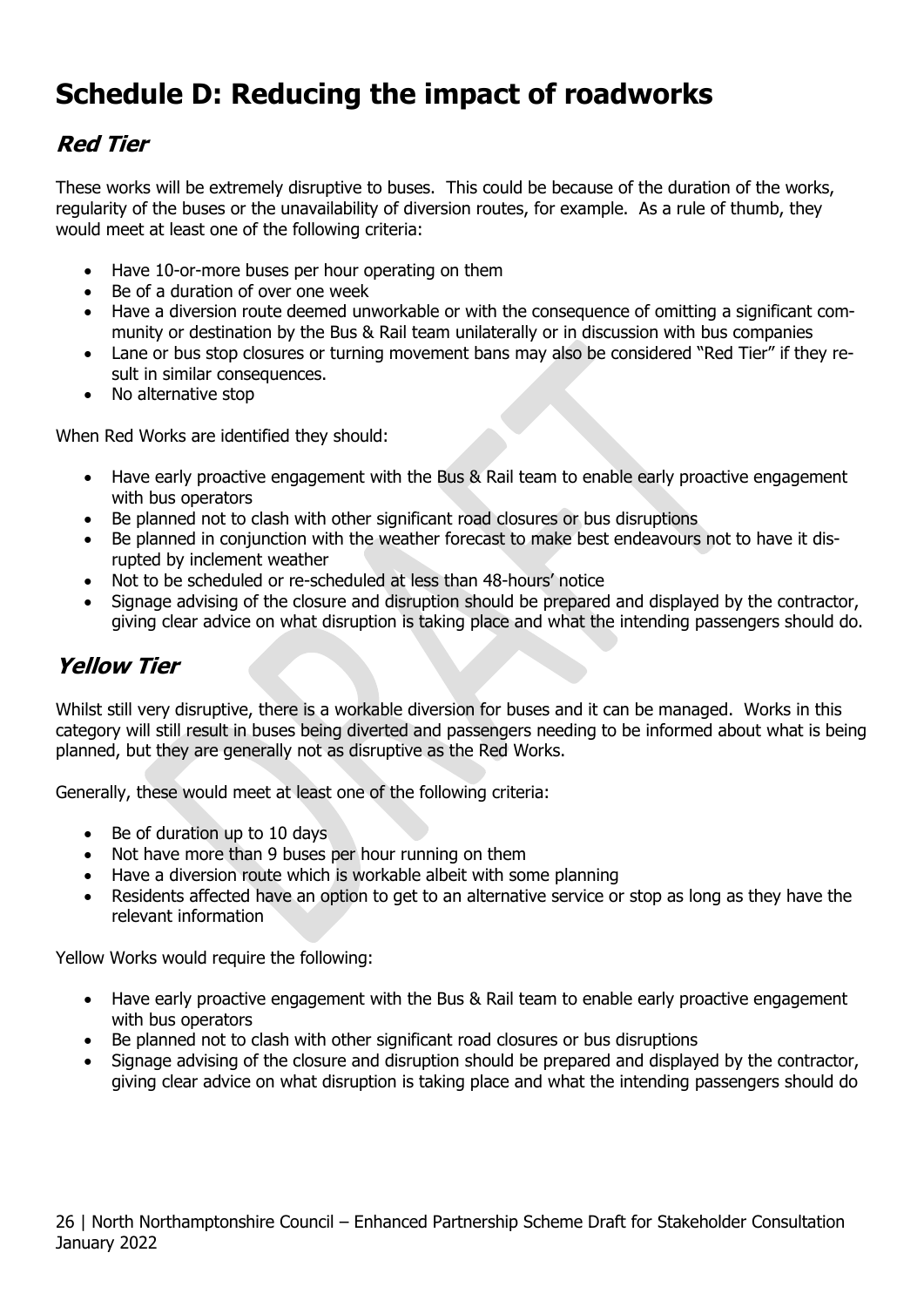## **Green Tier**

This road closure will generally not impact buses at all, or where the disruption is so minor it does not require significant advanced publicity.

Generally, these would meet at least one of the following criteria:

- Be of duration up to 10 days
- Not have more than 9 buses per hour running on them
- Have a diversion route which is workable and not in need of significant rescheduling
- Residents affected have an option to get to an alternative stop simply on the day

Green Works should require the following:

- Have early proactive engagement with the Bus & Rail team to enable early proactive engagement with bus operators
- Be planned not to clash with other significant road closures or bus disruptions
- Signage advising of the closure and disruption should be prepared and displayed by the contractor, giving clear advice on what disruption is taking place and what the intending passengers should do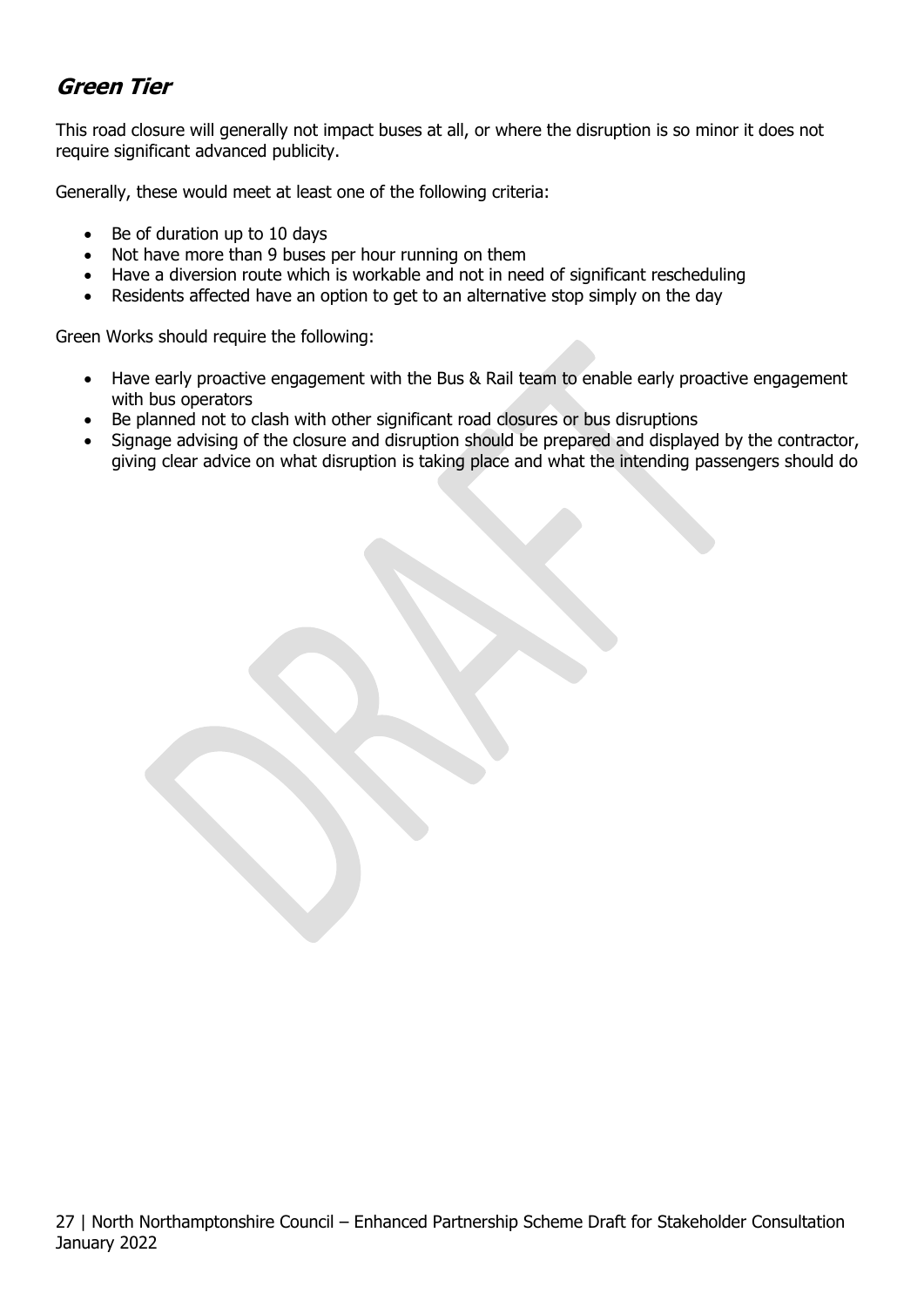## <span id="page-27-0"></span>**Schedule E: Classification of commercial services by service level tier**

Note: the services allocated to the tiers below are those operating at the required frequency and falling with the definitions, as at November 2021. New services or service changes may result in services moving between Tiers during the life of the Enhanced Partnership. The definitions of tiers define the service Tier.

#### **Urban Tier 1 – defined as a higher frequency service substantially serving one town and for the majority of the route travels within the one urban area the typical frequency for buses along the main corridor is 15 minutes or better in the weekday daytime.**

- 1 Welland Vale Corby Town Centre Taunton Avenue (Stagecoach Midlands)
- 3 Shire Lodge Corby Town Centre Danesholme (Stagecoach Midlands)

### **Urban Tier 2 - defined as a medium frequency service substantially serving one town and for the majority of the route travels within the one urban area the typical frequency for buses along the main corridor is 30 minutes or better in the weekday daytime.**

- 2 Priors Hall Corby Town Centre Great Oakley Kettering Town Centre Venture Park (Stagecoach Midlands)
- 17/18/19 Kettering Town Centre Ise Lodge (Stagecoach Midlands)
- 47/48 Kettering Town Centre Burton Latimer (Stagecoach Midlands)
- W1 Wellingborough Town Centre Queensway (Stagecoach Midlands)
- W2 Wellingborough Town Centre Nest Farm Road (Stagecoach Midlands)

#### **Urban Tier 3 – defined as less frequent than hourly throughout the weekday daytime**

• RHL Rushden Higham Link

## **Inter-Urban Tier 1 – defined as travelling between towns and serves the rural community between – higher frequency (around 30 minutes on most parts of the route (daytime weekday)**

- 17/18/19 Kettering Rothwell Desborough combined frequency (Stagecoach Midlands)
- 49/50 Kettering Burton Latimer Irthlingborough Rushden combined frequency (Stagecoach Midlands)
- X4 Corby Kettering Wellingborough Northampton (Stagecoach Midlands)
- X46/X47 Raunds Rushden Wellingborough Northampton combined frequency (Stagecoach Midlands)

## **Inter-Urban Tier 2 - lower frequency (around hourly on most parts of the route (daytime weekday)**

- 17 Kettering Rothwell Desborough (Stagecoach Midlands)
- 17A Kettering Rothwell Desborough (Stagecoach Midlands)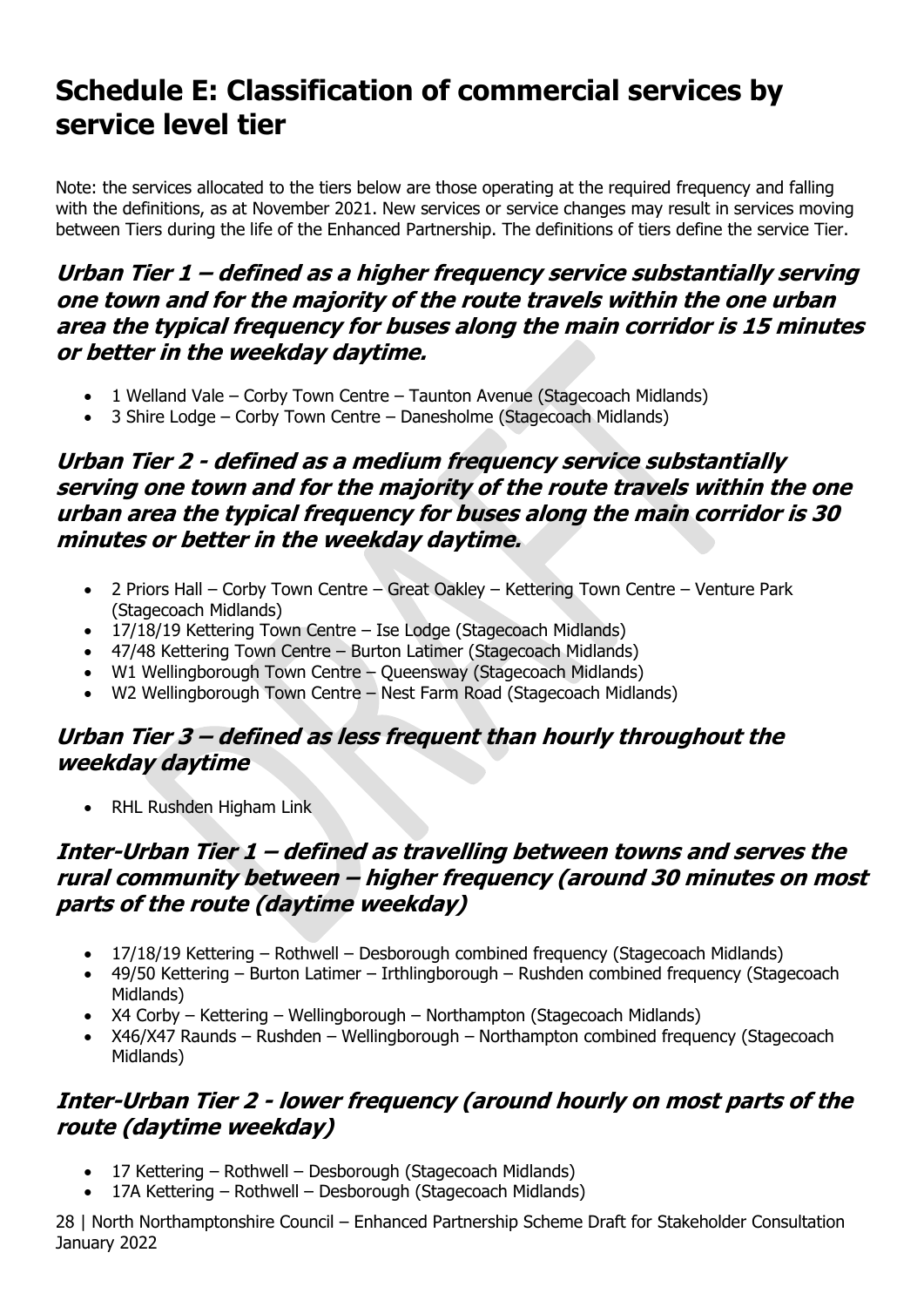- 18 Kettering Rothwell Desborough Market Harborough (Stagecoach Midlands)
- 19 Kettering Rothwell Desborough Corby (Stagecoach Midlands)
- 47 Wellingborough Finedon Kettering (Stagecoach Midlands)
- 48 Wellingborough Irthlingborough Finedon Kettering (Stagecoach Midlands)
- 49 Kettering Rushden Wellingborough (Stagecoach Midlands)
- 50 Kettering Rushden Bedford (Stagecoach Midlands)
- RF1 Corby Uppingham Oakham (Centrebus)
- X4 Peterborough Oundle Corby (Stagecoach Midlands)
- X10 Kettering Northampton (Stagecoach Midlands)
- X46 Raunds Rushden Wellingborough Northampton (Stagecoach Midlands)
- X47 Raunds Rushden Wellingborough Northampton (Stagecoach Midlands)

#### **Rural Tier 3 – predominately serves rural villages**

• 25 Rushden – Sharnbrook – Bedford (Grant Palmer)

#### **Industrial Estate Service**

- 2A Weldon Industry Priors Hall Corby Town Centre (Stagecoach Midlands)
- 2B Kettering Corby Weldon Industry (Stagecoach Midlands)
- 2C Corby Estates Town Centre Weldon Industry (Stagecoach Midlands)
- 4 Corby Estates Earls tree Industry (Stagecoach Midlands)
- X44 Wellingborough Brackmills (Stagecoach Midlands)

### **Academic Service**

- 276 Burton Latimer Latimer School (Stagecoach Midlands)
- 278 Burton Latimer Latimer School (Stagecoach Midlands)
- Stanion Kettering Buccleuch Academy (Hamiltons & Buckbys)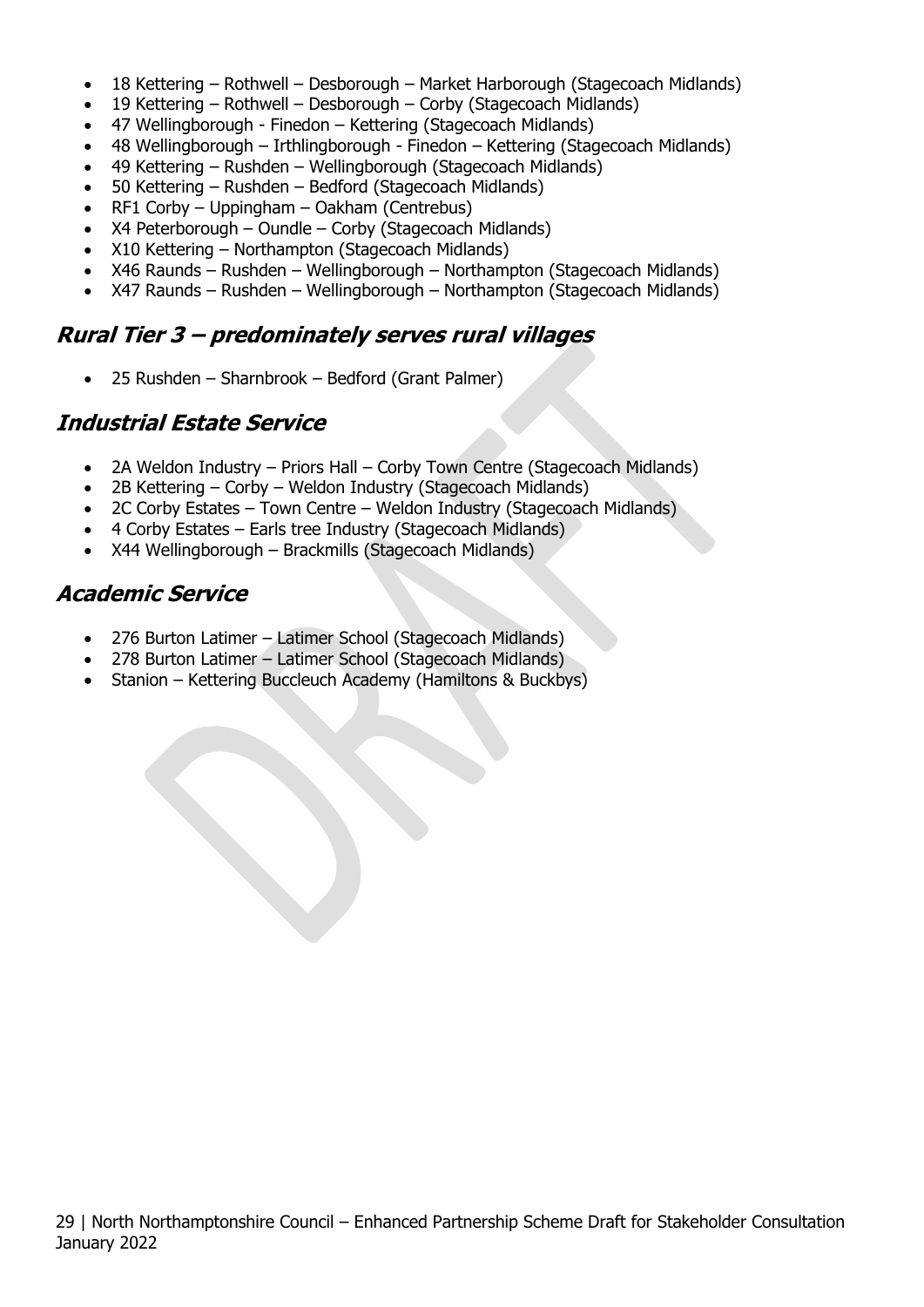# <span id="page-29-0"></span>**Schedule F: Competition Test**

#### **Note - this is not part of the EPS, it is included for information. It is owned by the Council who will review and amend, as necessary, without recourse to the Bespoke Variation arrangements.**

SCP on behalf of North Northamptonshire Council has undertaken an assessment of the impacts of the EP Plan and Scheme to be Made to come into effect on 31 March 2022 on competition and believes it will not or is unlikely to have a significantly adverse effect on competition, for the purposes of Part 1 of Schedule 10 of the Transport Act 2000.

The Competition and Markets Authority has also been consulted on the proposals as required.

The legislative test, as it applies to Enhanced Partnerships and Ticketing Schemes says (in Part 1 of Schedule 10 Clause 2):

*(1) For the purposes of this Part of this Schedule the exercise or proposed exercise of a function to which this Part of this Schedule applies meets the competition test unless it — (a)has or is likely to have a significantly adverse effect on competition, and*

*(b)is not justified by sub-paragraph (2).*

*(2)The exercise or proposed exercise of a function is justified if —*

*(a)it is with a view to achieving one or more of the purposes specified in sub-paragraph (3), and*

*(b)its effect on competition is or is likely to be proportionate to the achievement of that purpose or any of those purposes.*

*(3)The purposes referred to in sub-paragraph (2) are —*

*(a)securing improvements in the quality of vehicles or facilities used for or in connection with the provision of local services,*

*(b)securing other improvements in local services of benefit to users of local services, and*

*(c)reducing or limiting traffic congestion, noise or air pollution."*

The following sections break down the test into the above 3 component parts. Firstly exploring what is the impact on competition. Secondly is it justified by Step 2.

#### **Stage 1 – Does the EPS have a potential impact on competition?**

The Council considers that EPS has a potential influence on Competition in the following ways, in reaching these conclusions it has considered the effect on existing operators and potential new operators joining the market. The rationale for each intervention flow from the Bus Service Improvement Plan, and are being brought forward through the Enhanced Partnership Scheme (EPS):

- The EPS seeks to require Urban Tier 1 and 2 "Qualifying Local Services" to operate core hours (arriving/departing the town centre between 0730 through to 1830hrs Monday to Friday except bank holidays) and retain normal daytime frequencies between these hours. The Council are seeking make the bus offer more predictable to users. Does this have a potential impact on competition – **no**. Why? These are the high frequency services and services in these tiers already operate across these times. Less frequent and longer distance services in other Tiers are not covered by this requirement so it is not a barrier to entry.
- Vehicle standards this covers the provision of CCTV and the fitting of automatic vehicle location technology.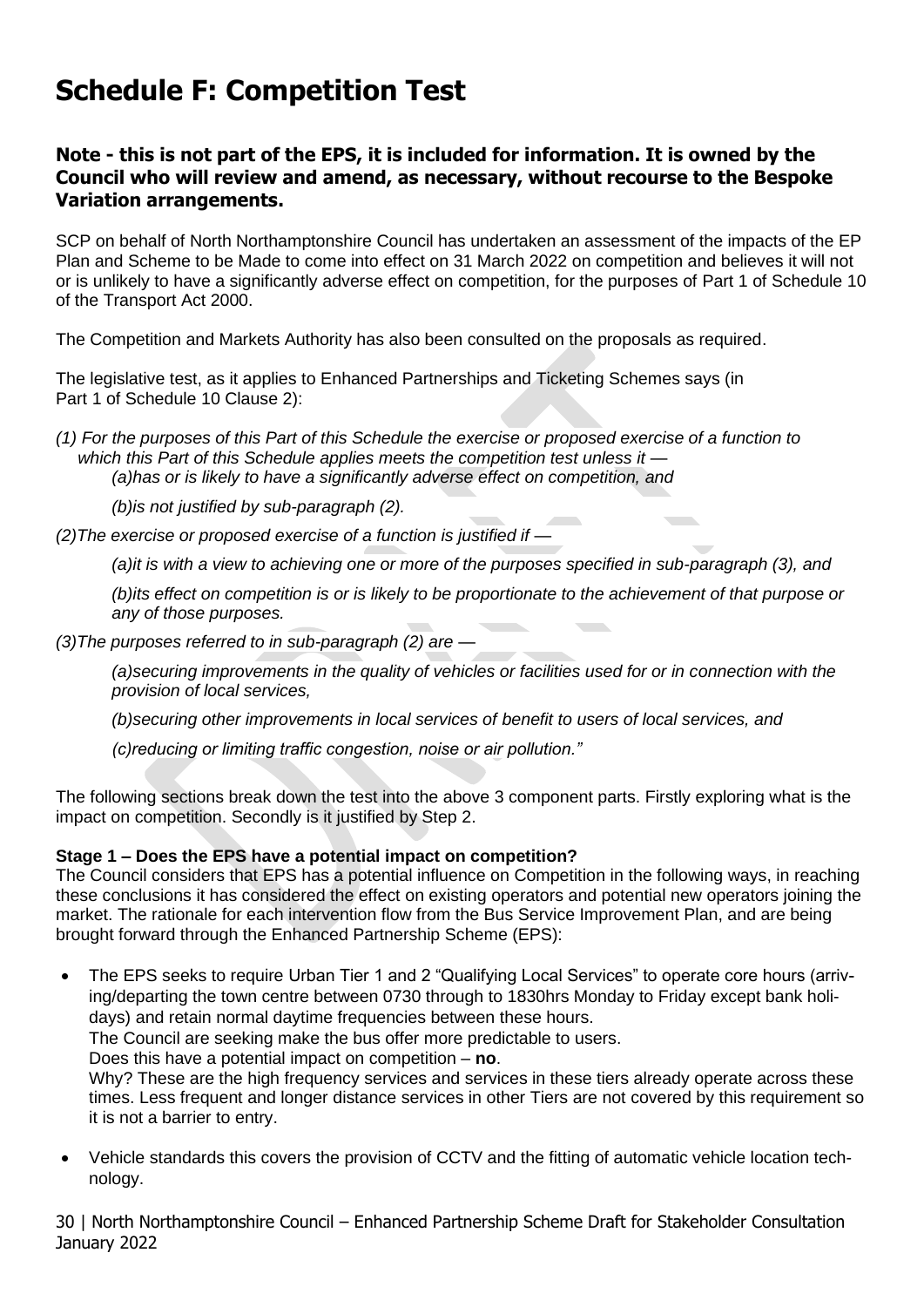The Council considers that CCTV is required to reassure passengers about the safety of using the bus and reduce crime and incidents that might cause buses to be taken out of operation. AIL is discounted from this test as it is already a legal requirement for operators.

Does this have a potential impact on competition – **no**

Why might it impact on competition? – the specification of the bus to a high standard may be a barrier to entry to the market for new operators. Retrofitting CCTV on buses is not costly to the point of being a barrier to entry.

- Common fare stage boundaries will enable journey cost information to be provided to bus users. Does this have a potential impact on competition – **no** Why might it impact on competition? – the setting of common fares stages does not mean operators have to change fares at every fare stage, it also does not influence the fares charged.
- Fare capping and multi-operator ticketing could have an impact on competition. However at this stage the obligation is to work and deliver a scheme for fare capping and multi-operator ticketing. The details and the arrangements for reimbursement need to be developed and agreed. Multi-operator ticketing is permitted under the block-exemption, but needs to be set up in such a way that it does not favour one operator above another and that new operators can enter the market fairly. Fare capping is designed to make sure passengers travel on the most cost effective ticket for their trip making, this does not set fares, as such it does not impact on competition.

Does this have a potential impact on competition – **potentially but the details of each will need to be developed and a further competition test undertaken on the details in line with legislation.** Why might it impact on competition? – Fare capping and multi-operator ticketing can both undercut commercial fares making an operator unviable. If the allocation on multi-operator revenue is not apportioned fairly or excludes a new operator, then this can have a direct impact on competition and act as a barrier to entry.

## **Stage 2 – Does each intervention proposed contribute towards the specified purposes?**

The interventions are justified if they support delivery of one or more of the objectives set out in paragraph 3 Part 1 of Schedule 10 Clause 2(3), above, but repeated below for clarity:

- a) securing improvements in the quality of vehicles or facilities used for or in connection with the provision of local services,
- b) securing other improvements in local services of benefit to users of local services, and
- c) reducing or limiting traffic congestion, noise or air pollution.
- The EPS seeks to set minimum hours of operation for high frequency Tier 1 and 2 services. This will allow users to enjoy a more consistent bus offer and plan journeys with greater predictability, **it achieves purpose #b**
- Vehicle standards including the provision of CCTV and the fitting of automatic vehicle location technology. CCTV on board buses reassures bus users that buses are safe to use and will reduce incidents and issues which might delay or cause buses to be cancelled, **it achieves purposes #a and b**
- Common fare stages will allow improved fares information to be made available to users, **it achieves purpose #b**
- Fare capping and multi operator ticketing will both ensure that bus users are not over charged on parts of the network where there is limited or no competition. Multi operator tickets will allow bus users to travel on more than one operator's service at a fair cost, which may be less that purchasing multiple single tickets, **it achieves purpose #b**

The Council believes that in all areas the Stage 2 test is met, as each intervention addresses one or more of the specified purposes.